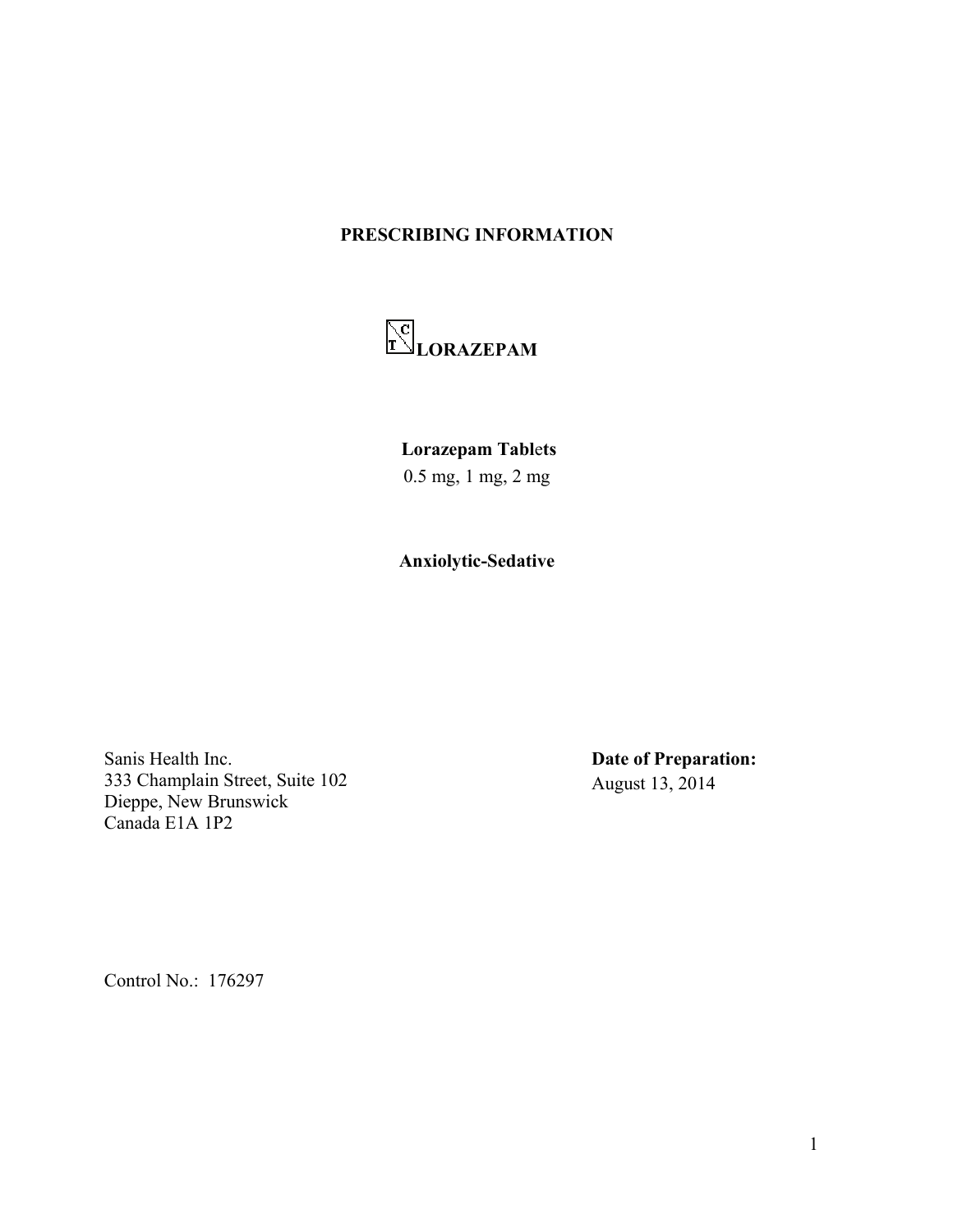# **TABLE OF CONTENTS**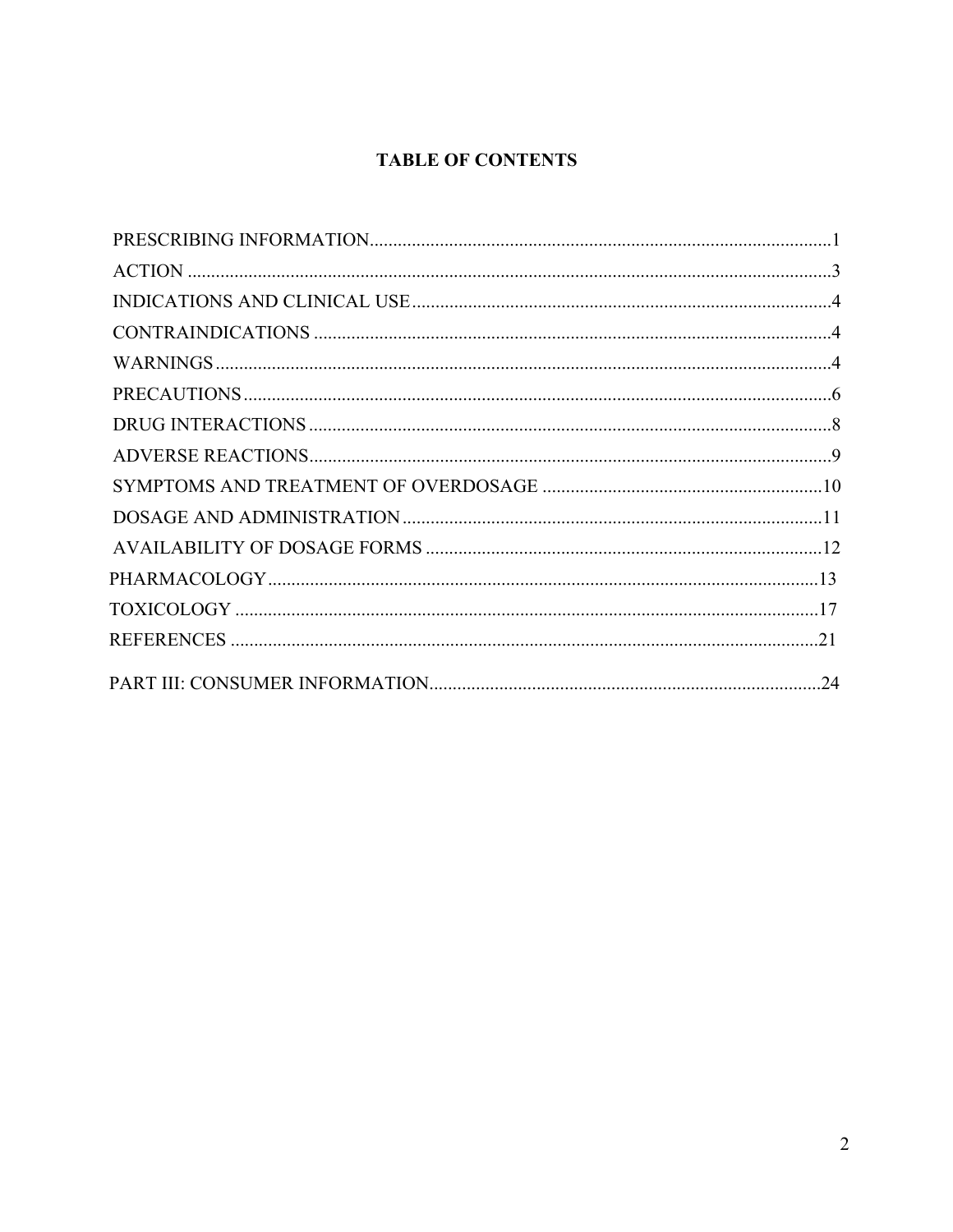### **ACTION**

LORAZEPAM (lorazepam) is an active benzodiazepine with a depressant action on the central nervous system. It has anxiolytic and sedative properties which are of value in the symptomatic relief of pathologic anxiety in patients with anxiety disorders giving rise to significant functional disability but is not considered indicated in the management of trait anxiety.

Lorazepam has also been shown to possess anticonvulsant activity.

Lorazepam is rapidly absorbed after oral administration, with mean peak plasma concentrations of free lorazepam at 2 hours (range between 1-6 hours). Following intravenous administration, peak plasma levels are reached within minutes, whereas following administration by the intramuscular route, peak plasma levels occur between 60 to 90 minutes. After sublingual administration, peak plasma levels occur at 60 minutes. By the intramuscular route, the absorption half-life values of lorazepam average 12 and 19 minutes, whereas by the oral route, there is an additional lag period averaging 15 and 17 minutes. Bioavailability was shown to be identical by all routes of administration.

Lorazepam is rapidly conjugated to a glucuronide which has no demonstrable psychopharmacological activity and is excreted mainly in the urine. Very small amounts of other metabolites and their conjugates have been isolated from urine and plasma.

The serum half-life of lorazepam ranges between 12 to 15 hours, while that of the conjugate varied between 16 to 20 hours. Most of the drug (88%) is excreted in the urine, with 75% excreted as the glucuronide. At the clinically relevant concentrations, approximately 85% of lorazepam is bound to plasma proteins.

Anterograde amnesia, a lack of recall of events during period of drug action, has been reported and appears to be dose-related.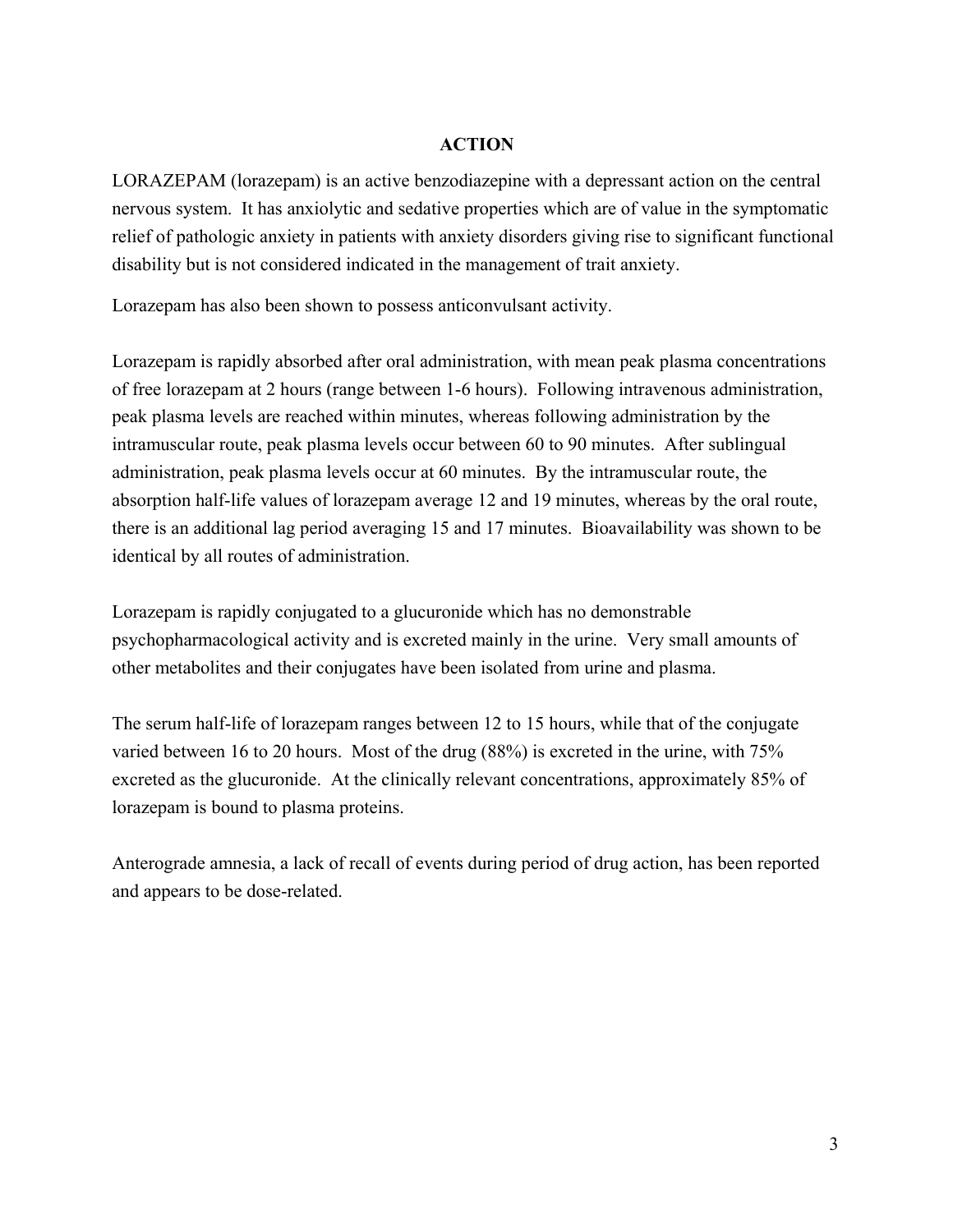### **INDICATIONS AND CLINICAL USE**

LORAZEPAM (lorazepam) is useful for the short-term relief of manifestations of excessive anxiety in patients with anxiety neurosis.

Anxiety and tension associated with the stresses of everyday life usually do not require treatment with anxiolytic drugs.

### **CONTRAINDICATIONS**

LORAZEPAM (lorazepam) is contraindicated in patients with myasthenia gravis or acute narrow angle glaucoma, and in those with known hypersensitivity to benzodiazepines

### **WARNINGS**

**Severe anaphylactic/anaphylactoid reactions have been reported with the use of benzodiazepines. Cases of angioedema involving the tongue, glottis or larynx have been reported in patients after taking the first or subsequent doses of benzodiazepines. Some patients taking benzodiazepines have had additional symptoms such as dyspnea, throat closing, or nausea and vomiting. Some patients have required medical therapy in the emergency department. If angioedema involves the tongue, glottis or larynx, airway obstruction may occur and be fatal. Patients who develop angioedema after treatment with a benzodiazepine should not be rechallenged with the drug.**

LORAZEPAM (lorazepam) is not recommended for the use in depressive neurosis or in psychotic reactions. Because of the lack of sufficient clinical experience, lorazepam is not recommended for use in patients less than 18 years of age (see PRECAUTIONS). Since LORAZEPAM has a central nervous system depressant effect, patients should be advised against the simultaneous use of other CNS depressant drugs. Patients should also be cautioned not to take alcohol during the administration of lorazepam because of the potentiation of effects that may occur.

Excessive sedation has been observed with lorazepam at standard therapeutic doses. Therefore, patients on LORAZEPAM should be warned against engaging in hazardous activities requiring mental alertness and motor coordination, such as operating dangerous machinery or driving motor vehicles.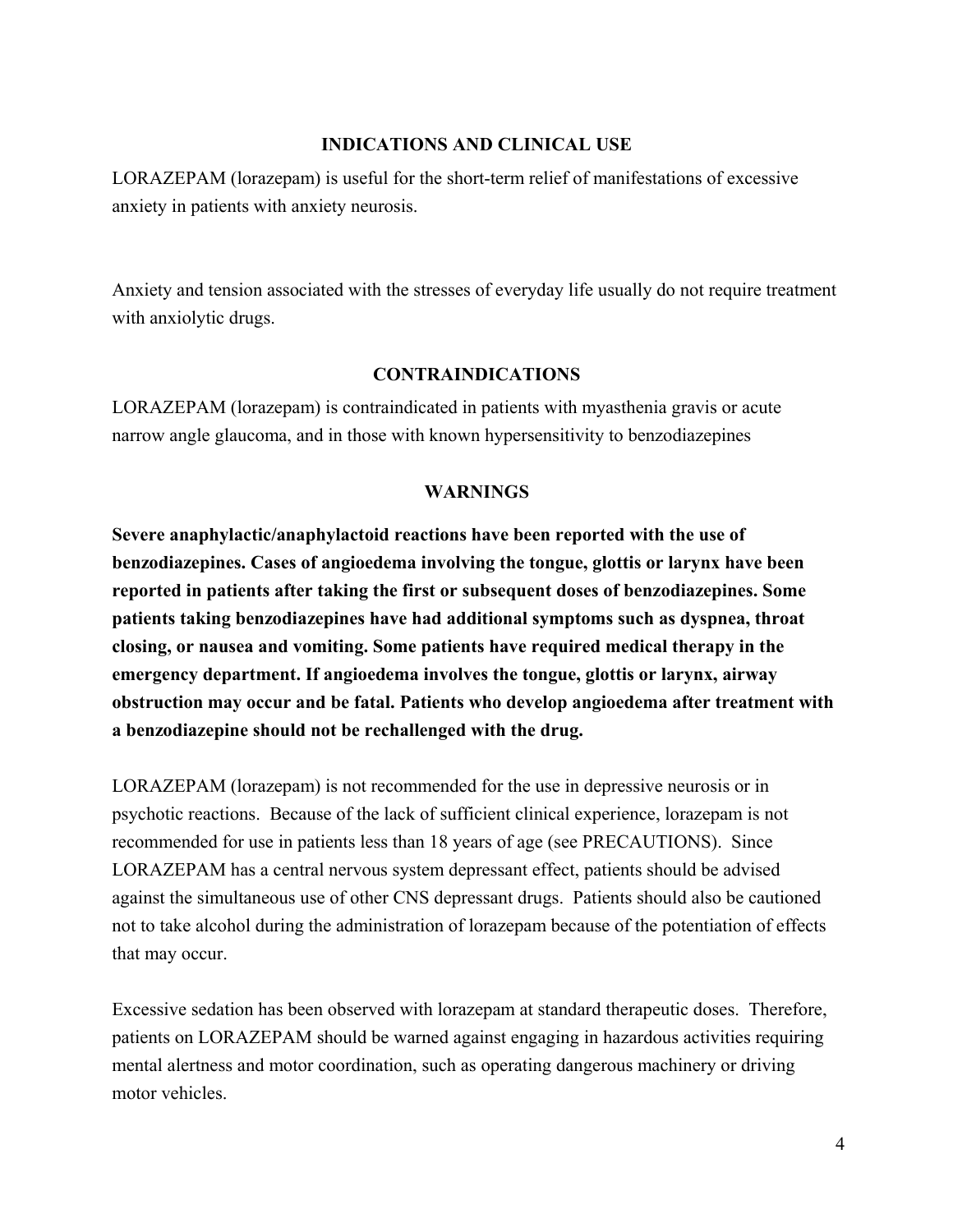As with any premedicant, extreme care must be used in administering LORAZEPAM to elderly or very ill patients and to those with limited pulmonary reserve, because of the possibility that apnea and/or cardiac arrest may occur.

Clinical trials have shown that patients over the age of 50 years may have a more profound and prolonged sedation with intravenous lorazepam.

There is no evidence to support the use of lorazepam in coma, shock or acute alcohol intoxication at this time. When LORAZEPAM is used in patients with mild to moderate hepatic or renal disease, the lowest effective dose should be considered since drug effect may be prolonged.

As is true of other similar CNS-acting drugs, patients receiving lorazepam should not operate machinery or engage in hazardous occupations or drive a motor vehicle for a period of 24 to 48 hours. Impairment of performance may persist for greater intervals because of extremes of age, concomitant use of other drugs, stress of surgery or the general condition of the patient.

Use of benzodiazepines, including lorazepam, may lead to potentially fatal respiratory depression.

Use in Pregnancy: lorazepam should not be used during pregnancy. Several studies have suggested an increased risk of congenital malformations associated with the use of the benzodiazepines chlordiazepoxide and diazepam, and meprobamate, during the first trimester of pregnancy.

Infants of mothers who ingested benzodiazepines for several weeks or more preceding delivery have been reported to have withdrawal symptoms during the postnatal period. Symptoms such as hypoactivity, hypotonia, hypothermia, respiratory depression, apnea, feeding problems, and impaired metabolic response to cold stress have been reported in neonates born of mothers who have received benzodiazepines during the late phase of pregnancy or at delivery.

Since lorazepam is also a benzodiazepine derivative, its administration is rarely justified in women of child-bearing potential. If the drug is prescribed to a woman of child-bearing potential, she should be warned to contact her physician regarding discontinuation of the drug if she intends to become or suspects that she is pregnant.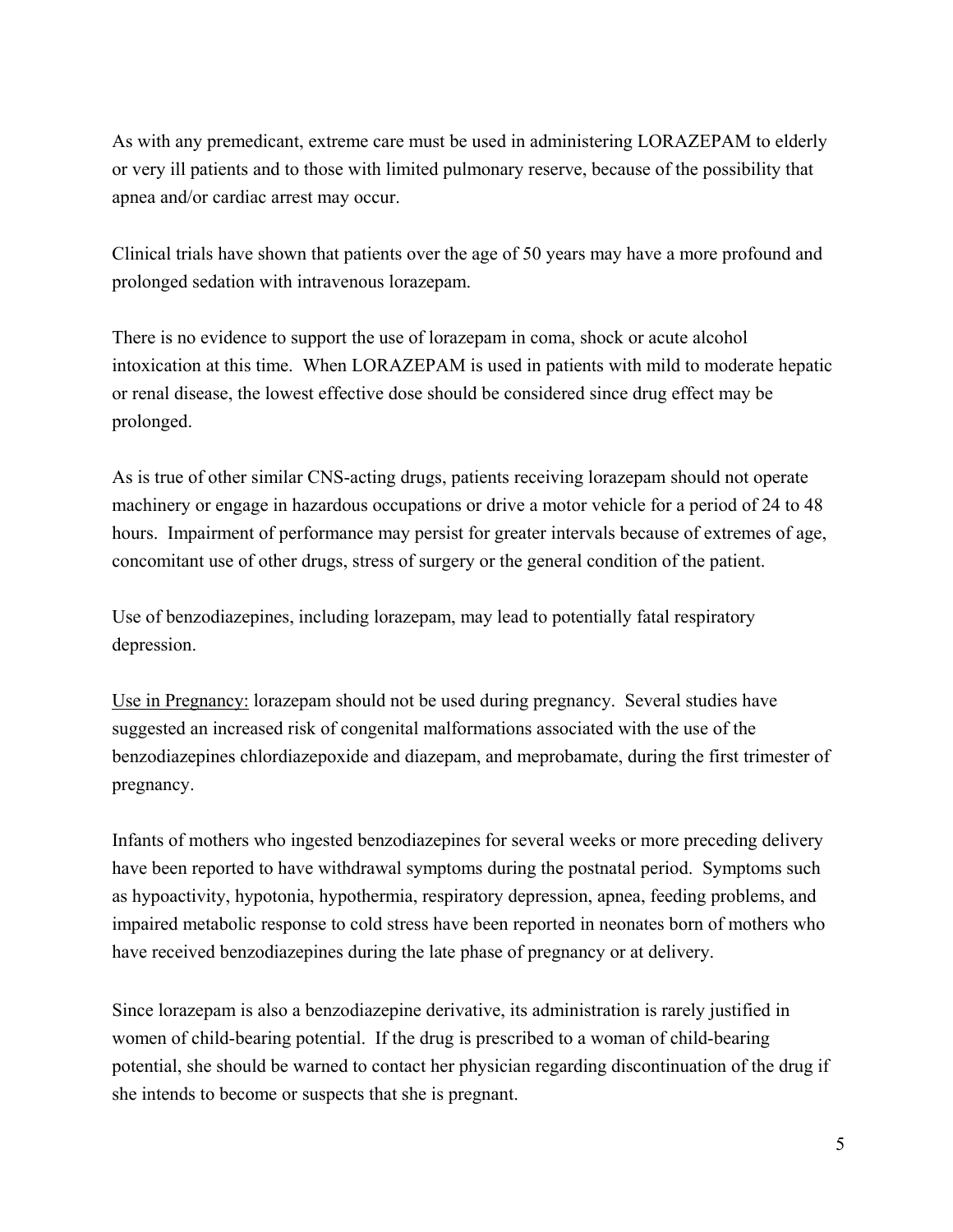In women, blood levels obtained from umbilical cord blood indicate placental transfer of lorazepam and lorazepam glucuronide. There are insufficient data regarding obstetrical safety of parenteral lorazepam, including use in caesarean section. Such use, therefore, is not recommended.

Use in Nursing Mothers: Lorazepam has been detected in human breast milk; therefore it should not be administered to breast-feeding women, unless the expected benefit to the mother outweighs the potential risk to the infant.

Sedation and inability to suckle have occurred in neonates of lactating mothers taking benzodiazepines. Infants of lactating mothers should be observed for pharmacological effects (including sedation and irritability).

## **PRECAUTIONS**

Lorazepam should be used with caution in patients with compromised respiratory function (e.g., COPD, sleep apnea syndrome).

Pre-existing depression may emerge or worsen during use of benzodiazepines including lorazepam. The use of benzodiazepines may unmask suicidal tendencies in depressed patients and should not be used without adequate antidepressant therapy.

Paradoxical reactions have been occasionally reported during benzodiazepine use (See ADVERSE REACTIONS). Such reactions may be more likely to occur in children and the elderly. Should these occur, use of the drug should be discontinued.

Use in the Elderly: Elderly and debilitated patients, or those with organic brain syndrome, have been found to be prone to CNS depression after even low doses of benzodiazepines. Therefore, medication should be initiated with very low initial doses in these patients, depending on the response of the patient, in order to avoid over sedation or neurological impairment.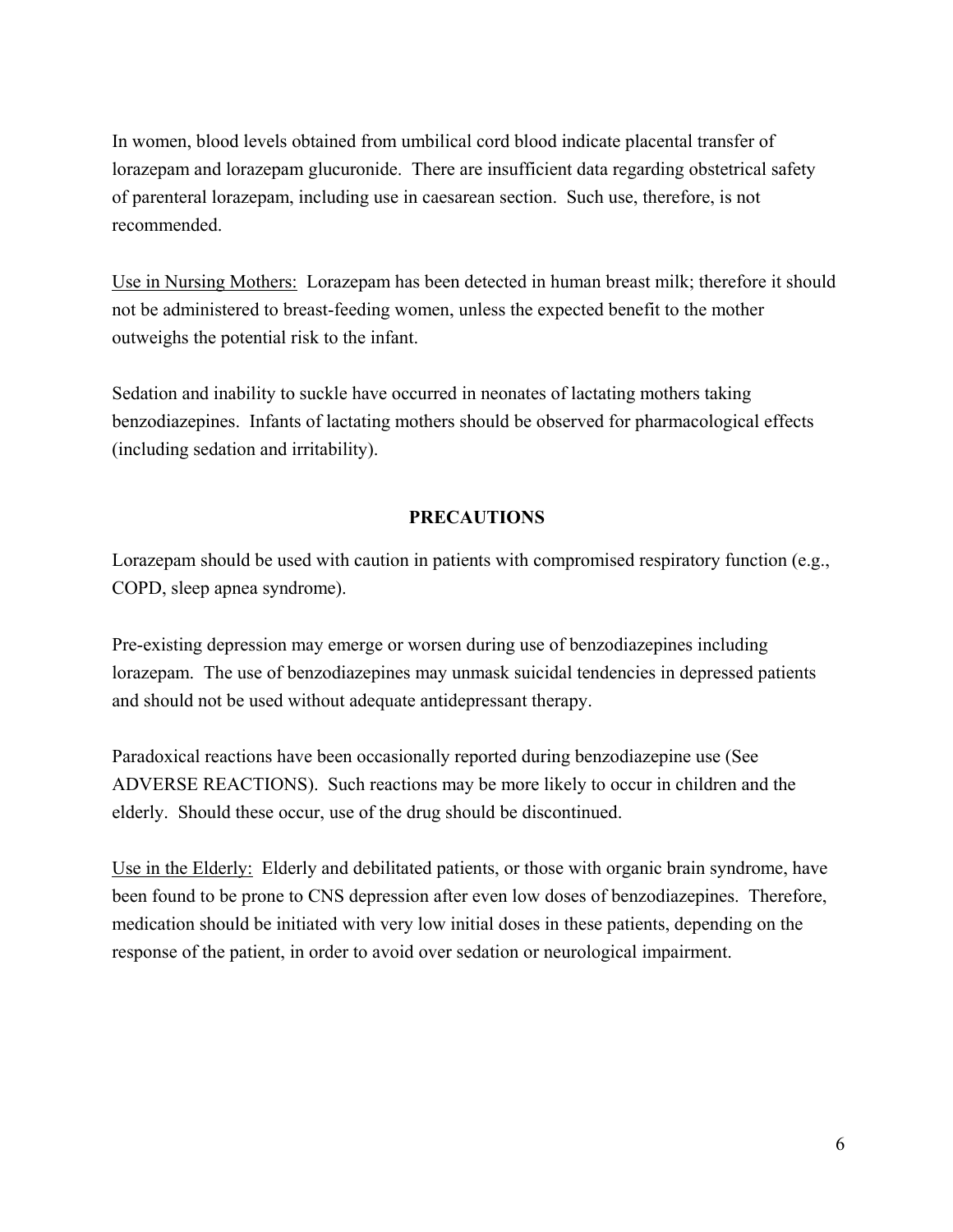For elderly and debilitated patients reduce the initial dose by approximately 50% and adjust the dosage as needed and tolerated.

Dependence Liability: LORAZEPAM (lorazepam) should not be administered to individuals prone to drug abuse. Lorazepam may have abuse potential, especially in patients with a history of drug and/or alcohol abuse.

Caution should be observed in patients who are considered to have potential for psychological dependence. It is suggested that the drug should be withdrawn gradually if it has been used in high dosage.

The use of benzodiazepines, including lorazepam, may lead to physical and psychological dependence. The risk of dependence increases with higher doses and longer term use and is further increased in patients with a history of alcoholism or drug abuse or in patients with significant personality disorders. The dependence potential is reduced when lorazepam is used at the appropriate dose for short-term treatment. In general, benzodiazepines should be prescribed for short periods only (e.g., 2-4 weeks). Continuous long-term use of lorazepam is not recommended.

Use in Mental and Emotional Disorders: LORAZEPAM (lorazepam) is not recommended for the treatment of psychotic or depressed patients. Since excitement and other paradoxical reactions can result from the use of these drugs in psychotic patients, they should not be used in ambulatory patients suspected of having psychotic tendencies.

As with other anxiolytic-sedative drugs, lorazepam should not be used in patients with nonpathological anxiety. These drugs are also not effective in patients with characterological and personality disorders or those with obsessive-compulsive neurosis.

When using LORAZEPAM, it should be recognized that suicidal tendencies may be present and that protective measures may be required.

 Use in Patients with Impaired Renal or Hepatic Function: Since the liver is the most likely site of conjugation of lorazepam and since excretion of conjugated lorazepam (glucuronide) is a renal function, the usual precaution of carefully titrating the dose should be taken, should LORAZEPAM be used in patients with mild to moderate hepatic or renal disease. In patients for whom prolonged therapy with lorazepam is indicated, periodic blood counts and liver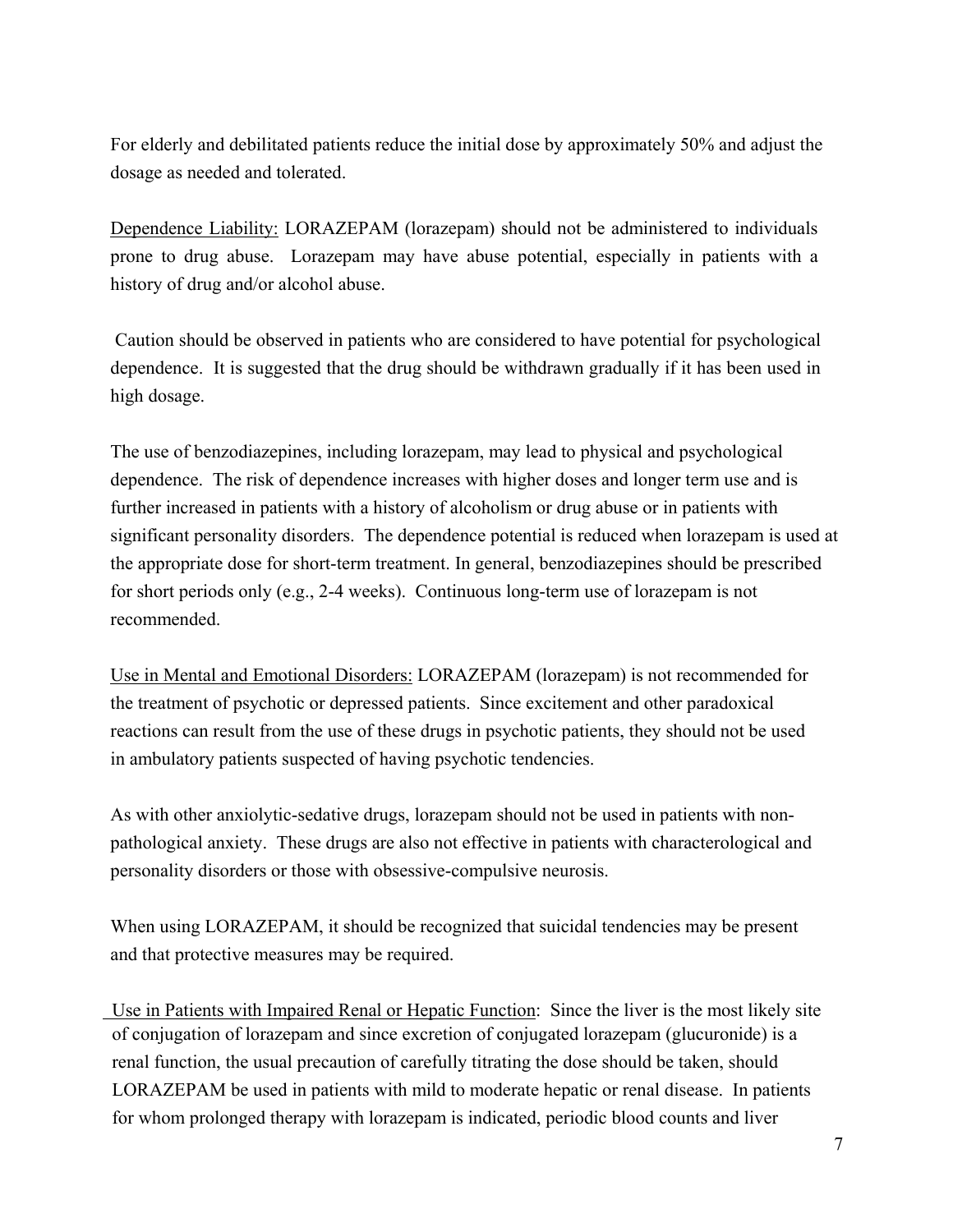function tests should be carried out.

When lorazepam is used in patients with mild to moderate hepatic or renal disease, the lowest effective dose should be considered since drug effect may be prolonged.

Dosage for patients with severe hepatic insufficiency should be adjusted carefully according to patient response. Lower doses may be sufficient in such patients.

As with all benzodiazepines, the use of lorazepam may worsen hepatic encephalopathy; therefore, lorazepam should be used with caution in patients with severe hepatic insufficiency and/or encephalopathy.

## **DRUG INTERACTIONS**

If lorazepam is to be used together with other drugs acting on the CNS, careful consideration should be given to the pharmacology of the agents to be employed because of the possible potentiation of drug effects. The benzodiazepines, including lorazepam produce additive CNS depressant effects when administered with other CNS depressants such as barbiturates, antipsychotics, sedative/hypnotics, anxiolytics, antidepressants, narcotic analgesics, sedative antihistamines, anticonvulsants, anesthetics and alcohol.

There have been reports of apnea, coma, bradycardia, heart arrest, and death with the concomitant use of lorazepam injection and haloperidol.

Concomitant use of clozapine and lorazepam may produce marked sedation, excessive salivation, and ataxia.

Concurrent administration of lorazepam with valproate may result in increased plasma concentrations and reduced clearance of lorazepam. Lorazepam dosage should be reduced to approximately 50% when co-administered with valproate.

Concurrent administration of lorazepam with probenecid may result in a more rapid onset or prolonged effect of lorazepam due to increased half-life and decreased total clearance.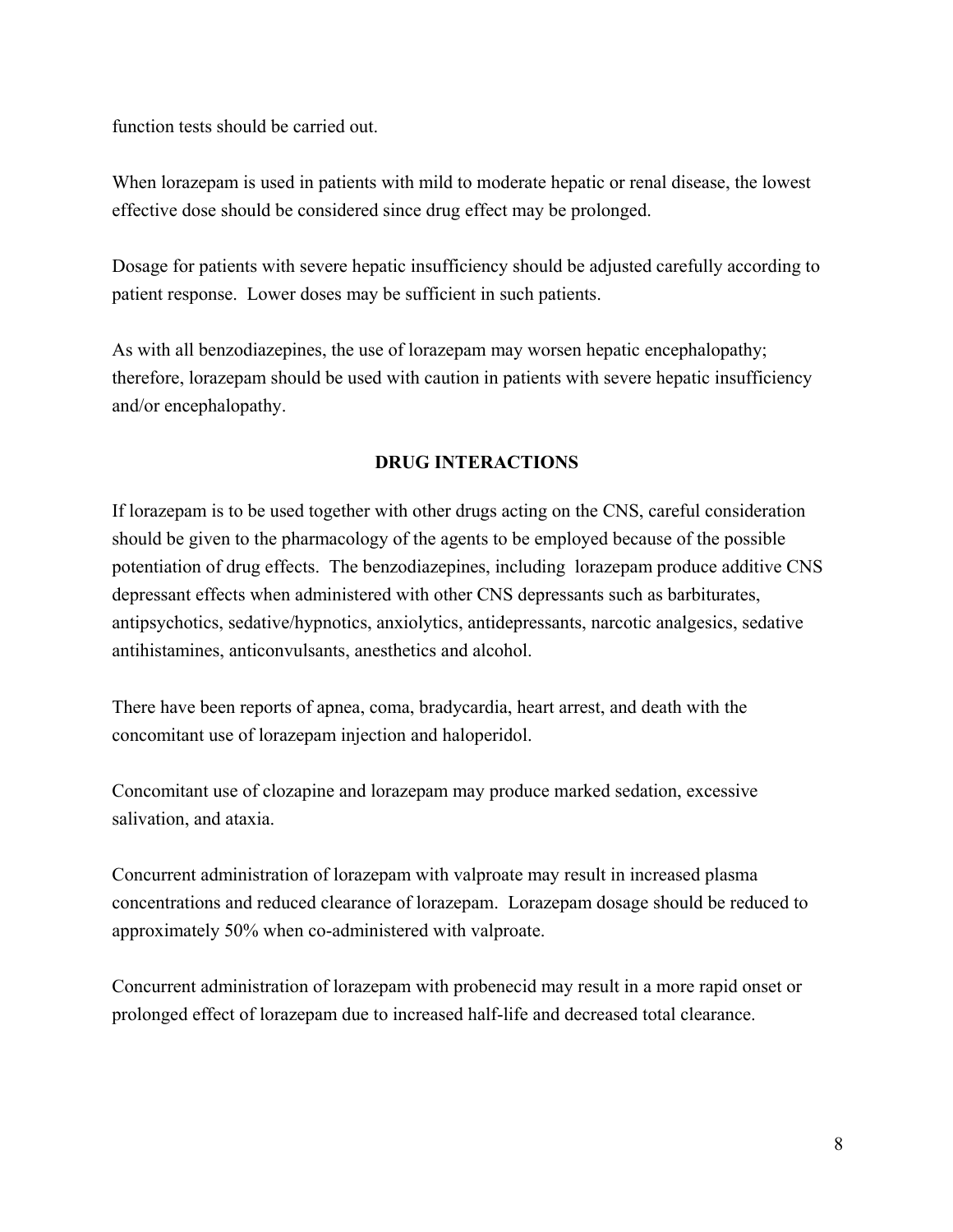Lorazepam dosage needs to be reduced by approximately 50% when co-administered with probenecid.

Administration of theophylline or aminophylline may reduce the sedative effects of benzodiazepines, including lorazepam.

Lorazepam produces depression of the CNS when administered with ethyl alcohol, phenothiazines, barbiturates, MAO inhibitors and other antidepressants. When scopolamine is used concomitantly with injectable lorazepam, an increased incidence of sedation, hallucinations and irrational behaviour has been observed.

### **ADVERSE REACTIONS**

The adverse reaction most frequently reported was drowsiness.

Reported adverse reactions (by system) are:

### **Body as a Whole**

angioedema, asthenia, muscle weakness, anaphylactic reactions, change in weight, hypersensitivity reactions, hyponatremia, hypothermia, SIADH;

### **Cardiovascular**

hypotension, lowering in blood pressure;

### **Digestive**

nausea, constipation, change in appetite, increase in bilirubin, jaundice, increase in liver transaminases, increase in alkaline phosphatase;

### **Hematological/Lymphatic**

agranulocytosis, pancytopenia, thrombocytopenia;

# **Nervous System and Special Senses (benzodiazepine effects on the CNS are dose dependent, with more severe CNS depression with higher doses)**

anterograde amnesia, drowsiness, fatigue, sedation, ataxia, confusion, depression, unmasking of depression, dizziness, change in libido, impotence, decreased orgasm, extrapyramidal symptoms, tremor, vertigo, visual disturbances (including diplopia, and blurred vision), dysarthria/slurred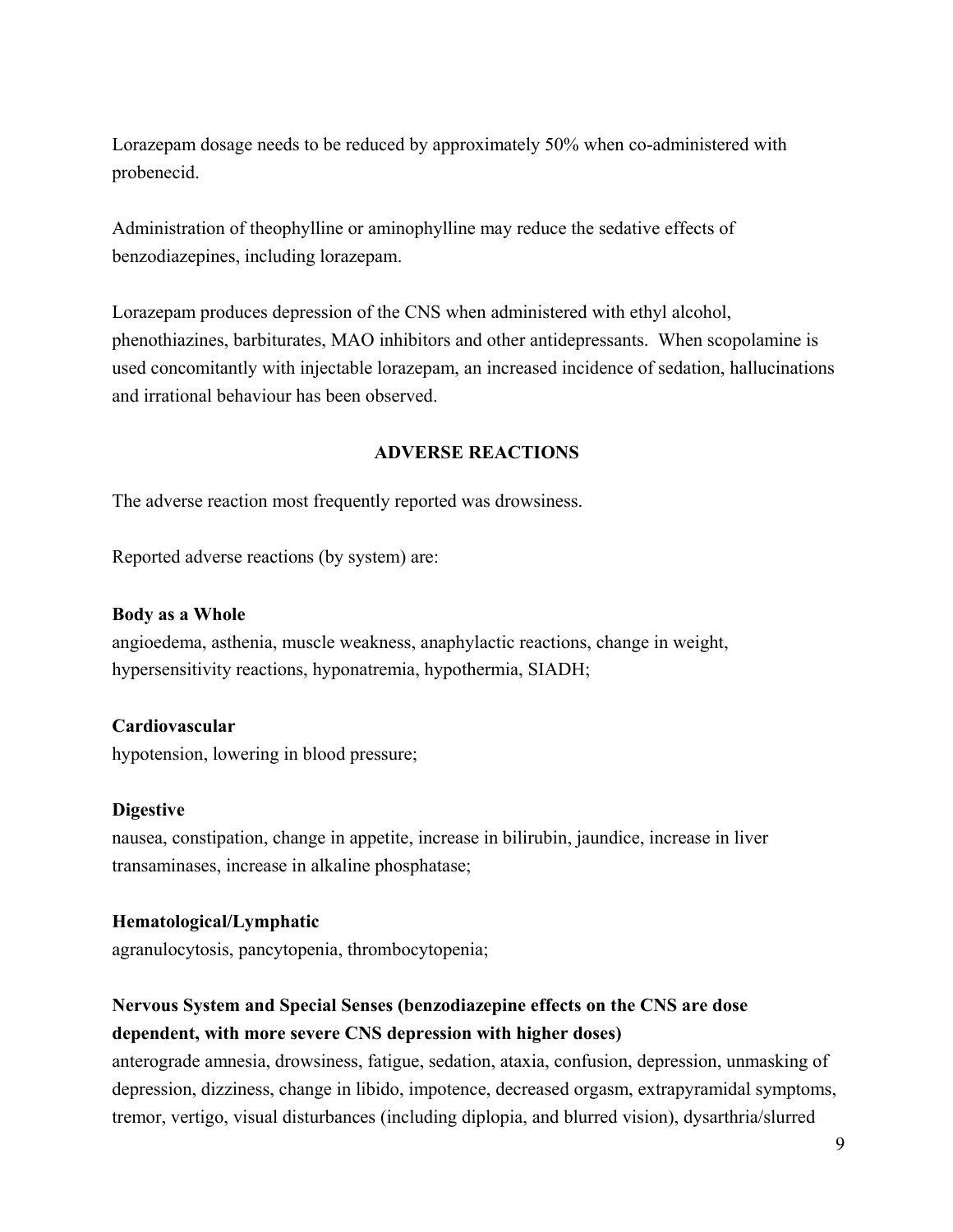speech, headache, convulsions/seizures, amnesia, disinhibition, euphoria, coma, suicidal ideation/attempt, impaired attention/concentration, balance disorder, paradoxical reactions (including anxiety, agitation, excitation, hostility, aggression, rage, sleep disturbances/insomnia, sexual arousal, hallucinations), psychomotor agitation;

### **Respiratory**

respiratory depression, apnea, worsening of sleep apnea (the extent of respiratory depression with benzodiazepines is dose dependent - more severe depression at higher doses), worsening of obstructive pulmonary disease, and ear, nose and throat disturbances;

### **Skin**

allergic skin reactions, alopecia.

There is evidence that tolerance develops to the sedative effects of benzodiazepines.

Release of hostility and other paradoxical effects such as irritability and excitability, are known to occur with the use of benzodiazepines. Paradoxical reactions may be more likely to occur in children or the elderly. Should paradoxical reactions occur, use of the drug should be discontinued. In addition, hypotension, mental confusion, slurred speech, over sedation and abnormal liver and kidney function tests and hematocrit values have been reported with these drugs.

### **SYMPTOMS AND TREATMENT OF OVERDOSAGE**

For management of a suspected drug overdose, contact your regional Poison Control Centre.

In post-marketing experience, overdose with lorazepam has occurred predominantly in combination with alcohol and/or other drugs.

Symptoms: With benzodiazepines, including lorazepam, symptoms of mild overdosage include drowsiness, mental confusion and lethargy. In more serious overdoses, symptoms may include ataxia, hypotonia, hypotension, hypnosis, Stages I to III coma, and, very rarely, death. Symptoms can range in severity and include, in addition to the above, dysarthria, paradoxical reactions, CNS depression, respiratory depression, and cardiovascular depression.

Treatment: In the case of an oral overdose, if vomiting has not occurred spontaneously and the patient is fully awake, emesis may be induced with syrup of ipecac 20-30 mL (where there is risk of aspiration, induction of emesis is not recommended). Gastric lavage should be instituted as soon as possible and 50-100 g of activated charcoal should be introduced to and left in the stomach.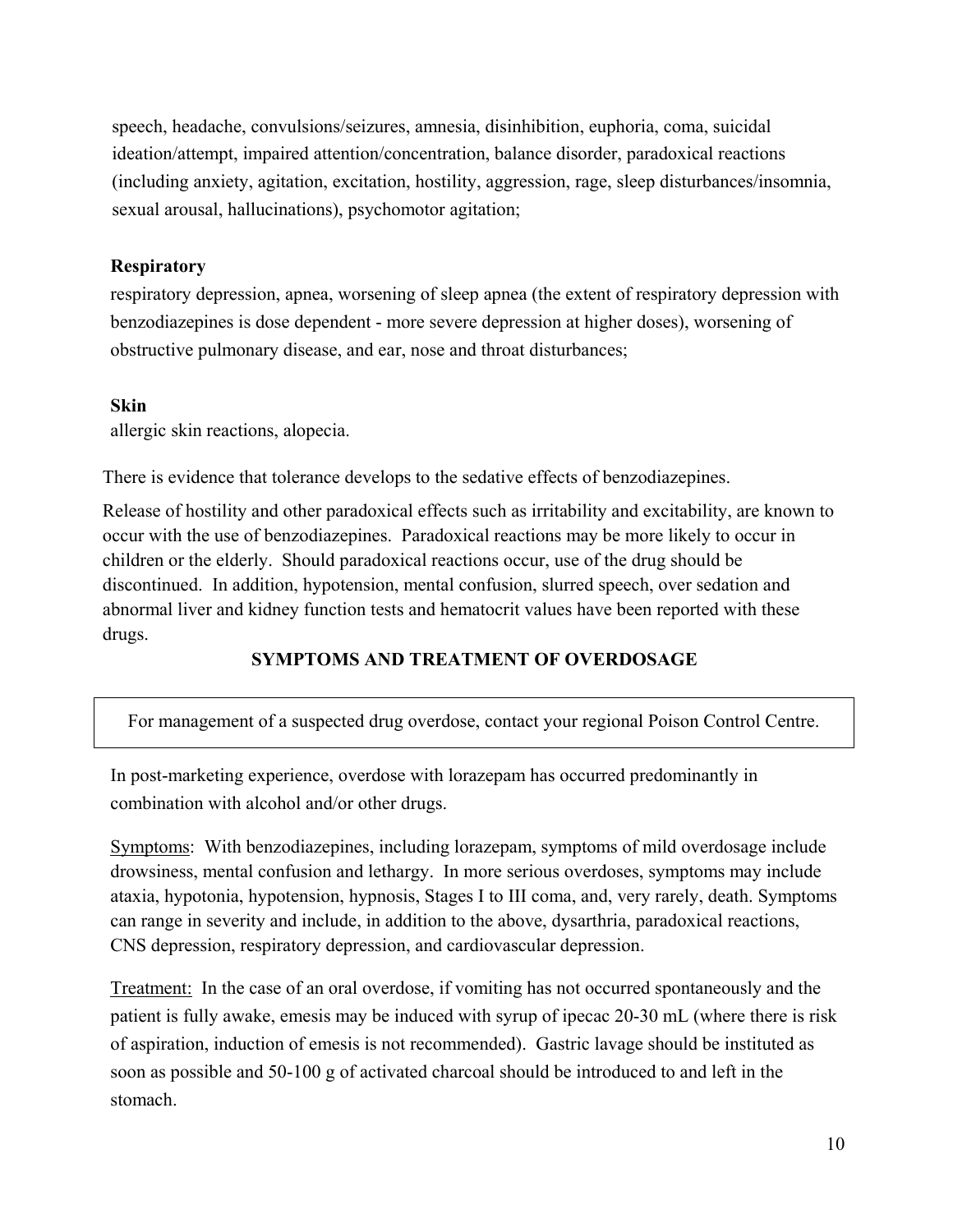Lorazepam is poorly dialyzable. Lorazepam glucuronide, the inactive metabolite, may be highly dialyzable.

General supportive therapy should be instituted as indicated. Vital signs and fluid balance should be carefully monitored. An adequate airway should be maintained and assisted respiration used as needed. With normally functioning kidneys, forced diuresis with intravenous fluids and electrolytes may accelerate elimination of benzodiazepines from the body. In addition, osmotic diuretics such as mannitol may be effective as adjunctive measures. In more critical situations, renal dialysis and exchange blood transfusions may be indicated. Published reports indicate that intravenous infusion of 0.5 to 4 mg of physostigmine at the rate of 1 mg/minute may reverse symptoms and signs suggestive of central anticholinergic overdose (confusion, memory disturbance, visual disturbances, hallucinations, delirium); however, hazards associated with the use of physostigmine (i.e., induction of seizures) should be weighed against its possible clinical benefit.

The benzodiazepine antagonist flumazenil may be used in hospitalized patients as an adjunct to, not as a substitute for, proper management of benzodiazepine overdose. The physician should be aware of the risk of a seizure in association with flumazenil treatment, particularly in long-term benzodiazepine users and in cyclic antidepressant overdose.

## **DOSAGE AND ADMINISTRATION**

DOSAGE: The dosage and duration of therapy of LORAZEPAM must be individualized and carefully titrated in order to avoid excessive sedation or mental and motor impairment.

As with other anxiolytic sedatives, short courses of treatment should usually be the rule for the symptomatic relief of disabling anxiety in psychoneurotic patients and the initial course of treatment should not last longer than one week without reassessment of the need for a limited extension. Initially, not more than one week's supply of the drug should be provided and automatic prescription renewals should not be allowed. Subsequent prescriptions, when required, should be limited to short courses of therapy.

The lowest effective dose of LORAZEPAM should be prescribed for the shortest duration possible. The risk of withdrawal and rebound phenomena is greater after abrupt discontinuation; therefore the drug should be discontinued gradually. Withdrawal symptoms (e.g., rebound insomnia) can appear following cessation of recommended doses after as little as one week of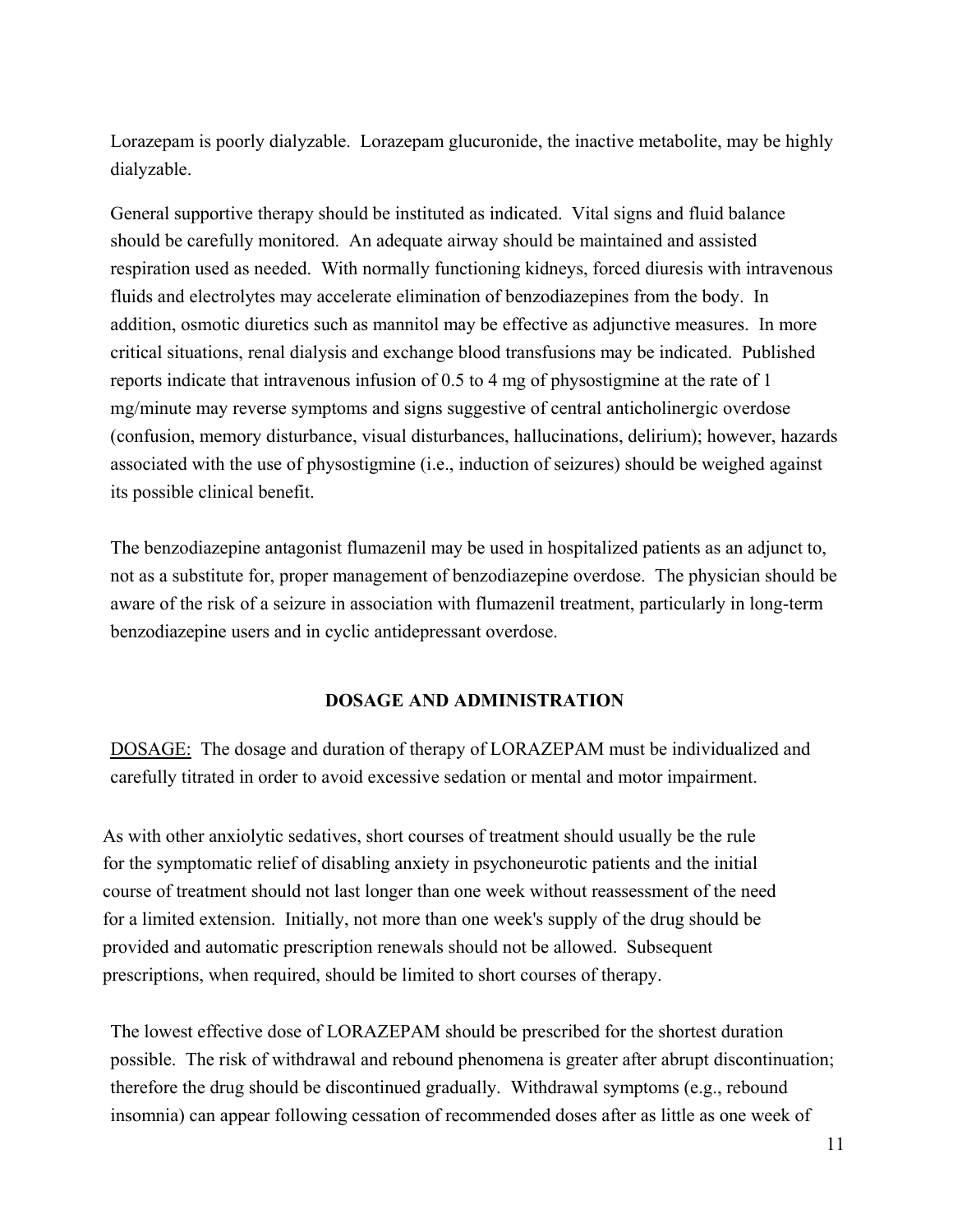therapy. Abrupt discontinuation of lorazepam should be avoided and a gradual, dose-tapering schedule followed after extended therapy.

Symptoms reported following discontinuation of benzodiazepines include: headache, anxiety, tension, depression, insomnia, restlessness, confusion, irritability, sweating, rebound phenomena, dysphoria, dizziness, derealization, depersonalization, hyperacusis, numbness/tingling of extremities, hypersensitivity to light, noise and physical contact/perceptual changes, involuntary movements, nausea, vomiting, diarrhea, loss of appetite, hallucinations,/delirium, convulsions/seizures, tremor, abdominal cramps, myalgia, agitation, palpitations, tachycardia, panic attacks, vertigo, hyperreflexia, short-term memory loss, and hyperthermia. Convulsions/seizures may be more common in patients with pre-existing seizure disorders or who are taking other drugs that lower the convulsive threshold, such as antidepressants.

Generalized Anxiety Disorder: The recommended initial adult daily oral dosage is 2 mg in divided doses of 0.5, 0.5 and 1 mg, or of 1 mg and 1 mg. The daily dosage should be carefully increased or decreased by 0.5 mg depending upon tolerance and response. The usual daily dosage is 2 to 3 mg. However, the optimal dosage may range from 1 to 4 mg daily in individual patients. Usually, a daily dosage of 6 mg should not be exceeded.

In elderly and debilitated patients, the initial daily dose should not exceed 0.5 mg and should be very carefully and gradually adjusted, depending upon tolerance and response.

## **AVAILABILITY OF DOSAGE FORMS**

Small, round, white, flat with bevelled-edge, compressed tablets. Engraved N on one side, 0.5 on the reverse. Each LORAZEPAM tablet contains lorazepam 0.5 mg. Available in bottles of 100 and 1000.

Small, white, capsule shaped, flat with beveled-edge, compressed tablets. Engraved N, vertical scoreline and 1 on one side, plain on the reverse. Each LORAZEPAM tablet contains lorazepam 1 mg. Available in bottles of 100 and 1000.

White, oval-shaped, flat with beveled-edge, compressed tablets. Engraved N, vertical scoreline and 2 on one side, plain on the reverse. Each LORAZEPAM tablet contains lorazepam 2 mg. Available in bottles of 100 and 1000.

Bottles: Store at controlled room temperature (15°C - 30 °C).

Non-Medicinal Ingredients:

Each 0.5 mg, 1 mg, 2 mg LORAZEPAM tablet contains: Colloidal Silicon Dioxide, Magnesium Stearate, Microcrystalline Cellulose, Sodium Lauryl Sulfate and Starch.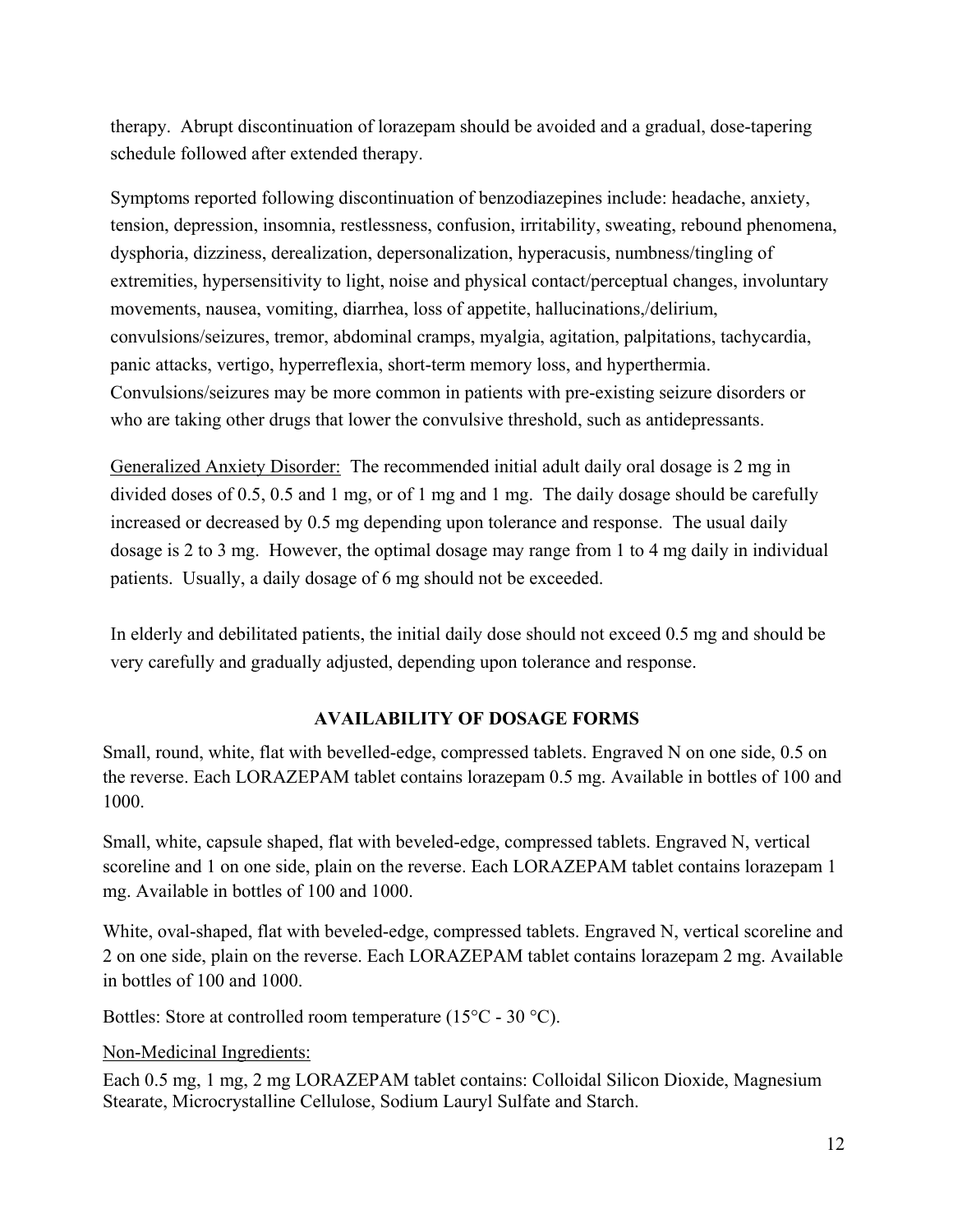### **PHARMACOLOGY**

LORAZEPAM is chemically 7-chloro-5-(o-chlorophenyl)-1,3-dihydro-3-hydroxy-2H-1, 4 benzodiazepin-2-one and has the following structural formula:

### **Figure 1: Lorazapam Structural Formula**



Lorazepam is a benzodiazepine with CNS depressant properties. In laboratory animals, it produces disinhibitory, sedative, anti- convulsant, muscle relaxant, ataxic and hypnotic effects.

Studies with lorazepam in rats demonstrated a decrease in treadmill avoidance without modifying the escape response, an increase in responding during the shock schedule in the conflict test, an increase in incorrect responses in a discrimination test, and a reduction of conditioned suppression if lorazepam was given prior to the fear conditioning trial, while increasing conditioned suppression, if given prior to re-testing. These effects were observed at doses from 0.05 to 20 mg/kg i.p. In some of the tests, diazepam was also used with similar results obtained at approximately 2-5 times the lorazepam dose.

Lorazepam was the most potent of several benzodiazepines tested in affecting state-dependent learning in trained, hungry rats rewarded with sweetened milk and conditioned to simple fear responses by mild electric shock. While 70-75% inhibition of conditioned fear was achieved with intraperitoneal doses of 0.9 mg/kg of lorazepam on the training day, 2.7 mg/kg of diazepam and 5 mg/kg of either chlordiazepoxide or oxazepam were required to obtain similar results. Consistent with state-dependent learning interpretations, a second injection of lorazepam administered to rats just prior to being tested for fear retention fully reinstated the conditioned suppression response.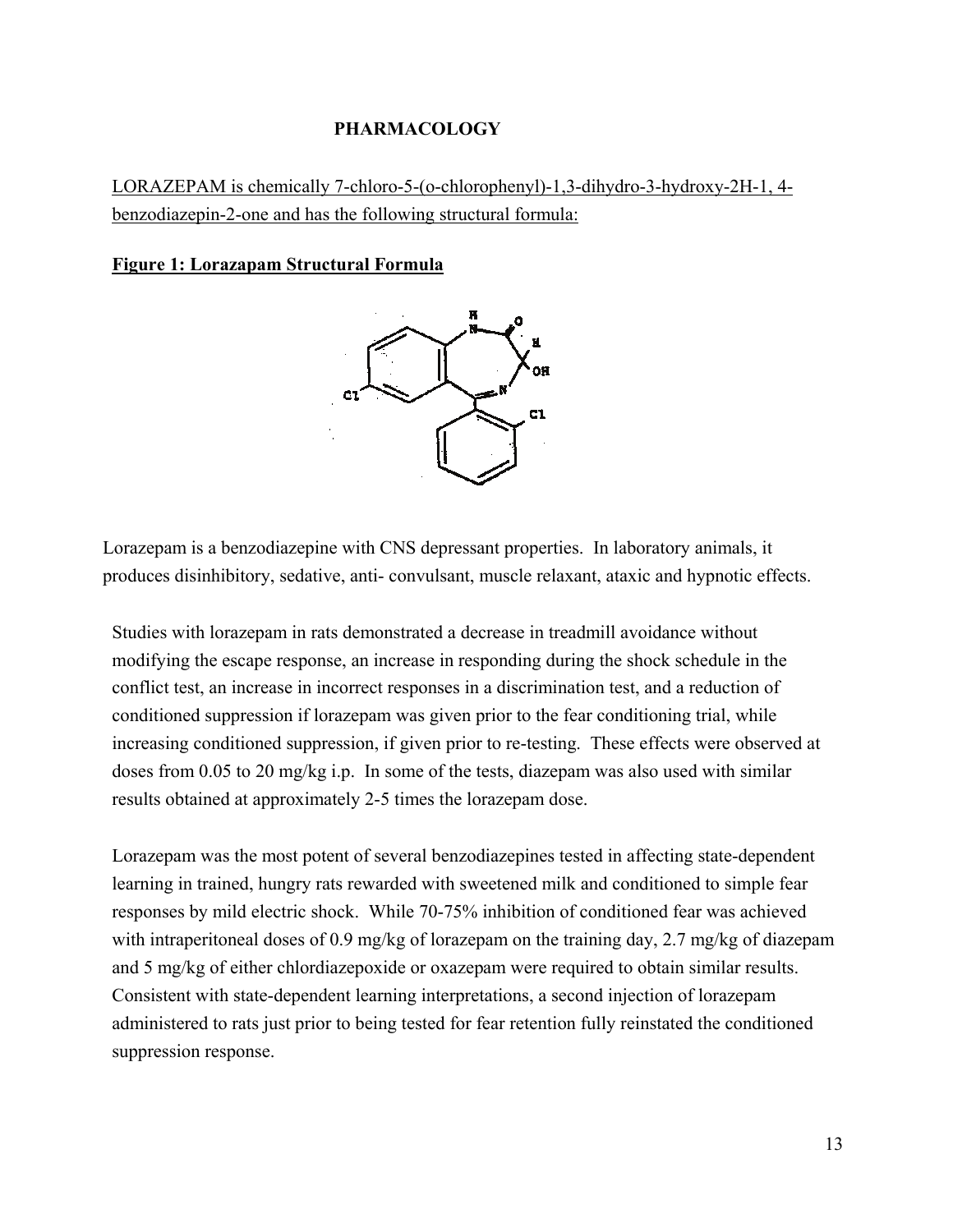Daily intraperitoneal injections of lorazepam, diazepam, oxazepam, chlordiazepoxide, scopolamine, or amobarbital, after initially interfering with feeding behaviour, later facilitated it. Following fear conditioning of the animals, all of the drugs, with the exception of scopolamine, increased conditioned suppression in the retention test. These repeated dose experiments, which permit tolerance of depressant side effects to develop, make it unlikely that benzodiazepines or amobarbital increase conditioned suppression retention through some depressant side effect.

In rats, fear-conditioned by electric shocks of different intensities, lorazepam increased retentiontest drinking latencies of strongly shocked rats more than it did those of rats given shocks of intermediate or weak intensities.

In mice, lorazepam prevented pentylenetetrazol-induced convulsions at low doses (ED50-0.07 mg/kg p.o.), while much higher doses (0.5-5.0 mg/kg p.o.) were required to raise the threshold to electroshock-induced convulsions. It was demonstrated that lorazepam was more potent than diazepam in antagonizing pentylenetetrazol-induced convulsions by all three routes tested: oral, intraperitoneal, and intravenous. Lorazepam also inhibited the stimulation caused by morphine. Both lorazepam and clonazepam had ED50s for the antagonism of convulsions of less than 1 mg/kg when they were given intravenously or orally only 1 minute before the pentylenetetrazol challenge.

Observations of monkeys provided strong evidence of the sedative action of lorazepam. Here, relatively high doses of lorazepam caused brief initial depression followed by long periods of obvious sedation. The behaviour of cats and mice, after receiving lorazepam supported these findings. In mice, it was shown that lorazepam is a more potent sedative than diazepam or flurazepam.

Its ability to inhibit foot shock induced fighting between mice, together with reactions of rats and squirrel monkeys in a series of conflict tests considered specific predictors of anti-anxiety activity, confirmed the anxiolytic potential of lorazepam.

The general depressant effects of repeated dosings of lorazepam in rats diminished rapidly while its anticonflict action remained, findings suggesting that while the anti-anxiety effects of lorazepam endure, any behaviour disruption is transitory.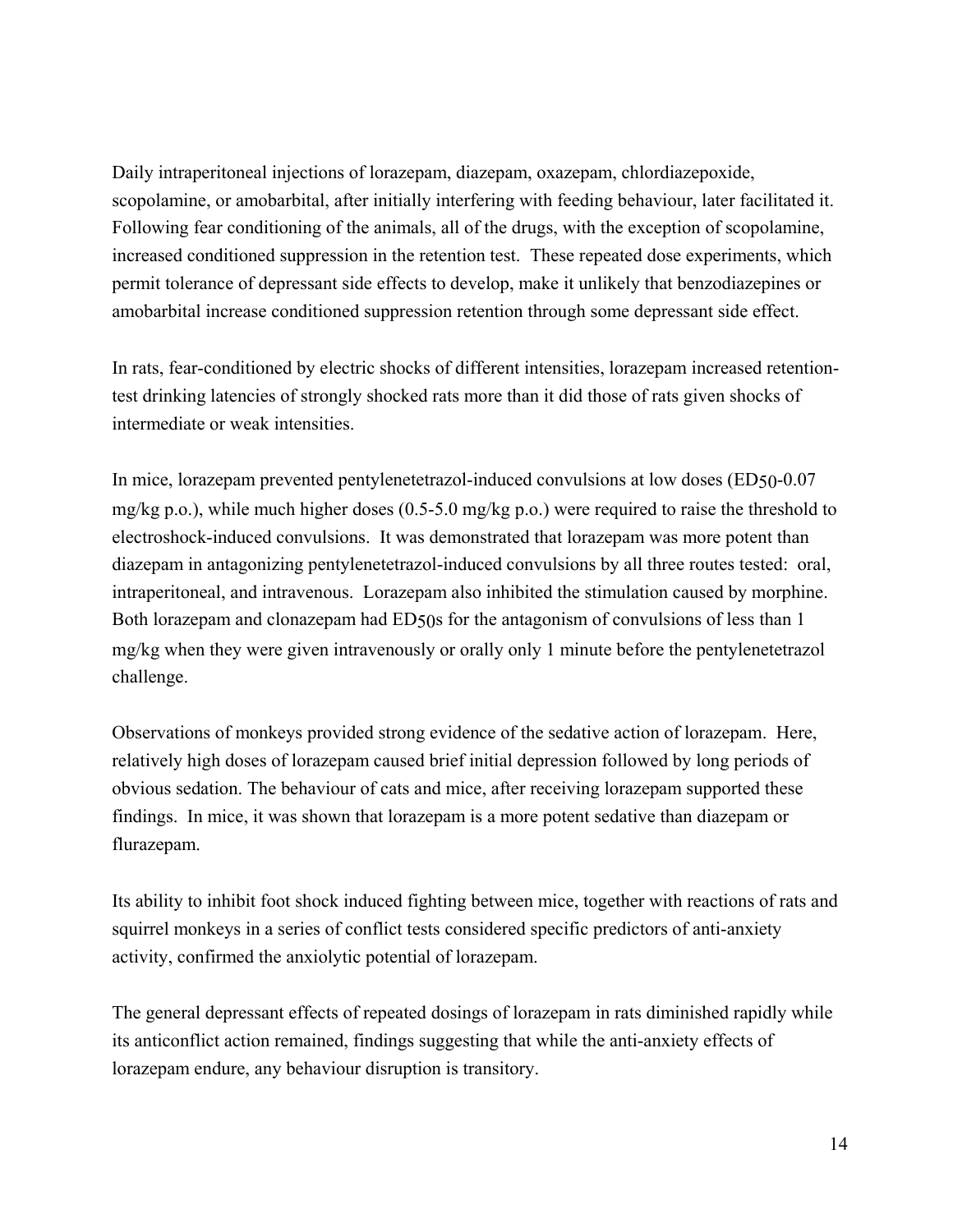Doses of 5 to 50 mg/kg I.V. caused ataxia and obvious CNS depression in rhesus monkeys, lasting for over 5 hours at the highest dose. Suppression of the linguomandibular reflex was demonstrated in anaesthetized cats suggesting a central muscle-relaxant effect of lorazepam in this species. Higher doses, however, were required than with diazepam to produce significant reflex inhibition.

Using suppression of linguomandibular reflexes in cats as a measure of centrally mediated muscle relaxation, it was demonstrated that intravenous doses of 0.25 to 2 mg/kg of lorazepam were active in a dose-related manner, that the patellar reflex was not suppressed indicated a preferential effect on polysynaptic pathways.

Studies on the cardiovascular system in anaesthetized animals demonstrated that lorazepam, at a dose of 0.1 mg/kg, given by intraperitoneal injection had little effect on either blood pressure or heart rate. Second injections of 0.9 mg/kg one hour later caused some depression of cardiovascular parameters of anaesthetized cats and dogs. Doses greater than 0.9 mg/kg resulted in an average decrease of approximately 40% in both blood pressure and heart rate. Electrocardiograms taken near the conclusion of a 33-34 day study in which beagle dogs received daily intramuscular injections of lorazepam showed only slight increases in the heart rates of both vehicle control and drug-treated animals.

In anticipation of lorazepam being used concomitantly with other therapeutic agents in a variety of clinical situations, drug interaction studies were undertaken. Lorazepam was without effect on the LD50 of morphine in rats. Although the oral LD50 of lorazepam in mice was not modified by phenelzine, the depressor effect of intravenous lorazepam or diazepam in the presence of phenelzine, was increased in rats. In common with other anxiolytic-sedatives, oral lorazepam in mice reduced the amount of I.V. thiopental required for hypnosis and respiratory arrest.

Oral doses of lorazepam administered daily for 59 days to beagle dogs did not alter the anticoagulant activity of bishydroxycoumarin. In decerebrate cats, the intensity and duration of the skeletal neuromuscular blocking action of gallamine and suxamethonium were unaffected by intravenous doses of either diazepam or lorazepam.

The drug dependency potential of lorazepam (10 mg/kg), diazepam (5 mg/kg) and chlordiazepoxide (20 mg/kg) by several routes of administration was evaluated in normal, barbital-dependent and withdrawn rhesus monkeys. Like chlordiazepoxide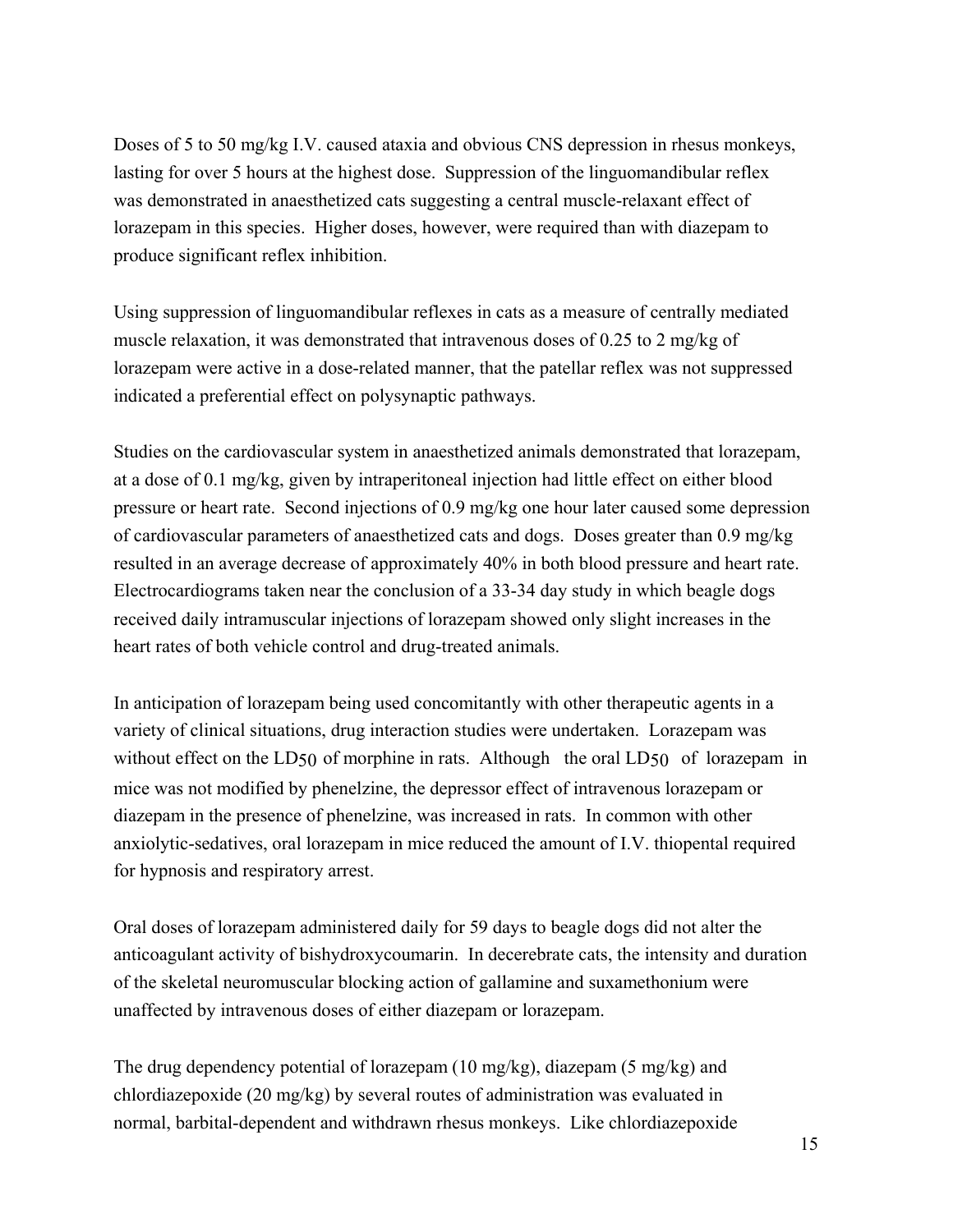and diazepam, lorazepam suppressed signs of barbital withdrawal. In long-term toxicity studies, convulsions were noted, at the high-dose levels, particularly following withdrawal of lorazepam.

The irritant potential of injectable lorazepam was compared with that of diazepam in mice and rabbits. While the degrees of irritation produced by either compound varied with the routes of administration, it appeared that the experimental vehicles were the principle cause of irritation. The degree of hemolytic potential of lorazepam in an experimental vehicle varied from mild to moderate in rabbit blood, and slight to mild in human or dog blood.

Metabolic studies in mice, rats, cats, dogs and miniature swine were conducted on the

absorption, excretion, tissue distribution and biotransformation of lorazepam. Both  $^{14}$ Clabelled and unlabelled drug was used. The most important finding was the conjugation of lorazepam with glucuronic acid in all investigated species. Lorazepam glucuronide, essentially inactive as an anti-anxiety agent, accounted for most of the drug-related urinary excretion products in all species except the rat in which, in addition to glucuronide formation, more extensive biotransformation took place.

Maximum concentrations of unchanged lorazepam in whole blood and plasma of rats occurred one-half to one hour after oral drug administration, and these concentrations declined to low levels within 24 hours. In dogs and miniature swine, concentrations of orally administered lorazepam peaked and declined rapidly, but they consisted principally of lorazepam glucuronide. These findings correlated with the rapid elimination observed in dogs administered lorazepam intravenously when no free drug was detected in plasma six hours later, and the half-life was estimated to be 1.6 hours. The major route of lorazepam excretion for the dog and the miniature swine is by the kidneys. Biliary excretion has been demonstrated in the rat.

Except for the organs of absorption and excretion, tissue distribution of  $^{14}$ C-lorazepam in rats was nearly uniform.

Species differences in urinary excretion patterns were investigated qualitatively in the mouse, rat, cat, dog, and miniature swine. The major urinary excretion product was the glucuronide conjugate of lorazepam. In dogs, the pattern of biotransformation of lorazepam seemed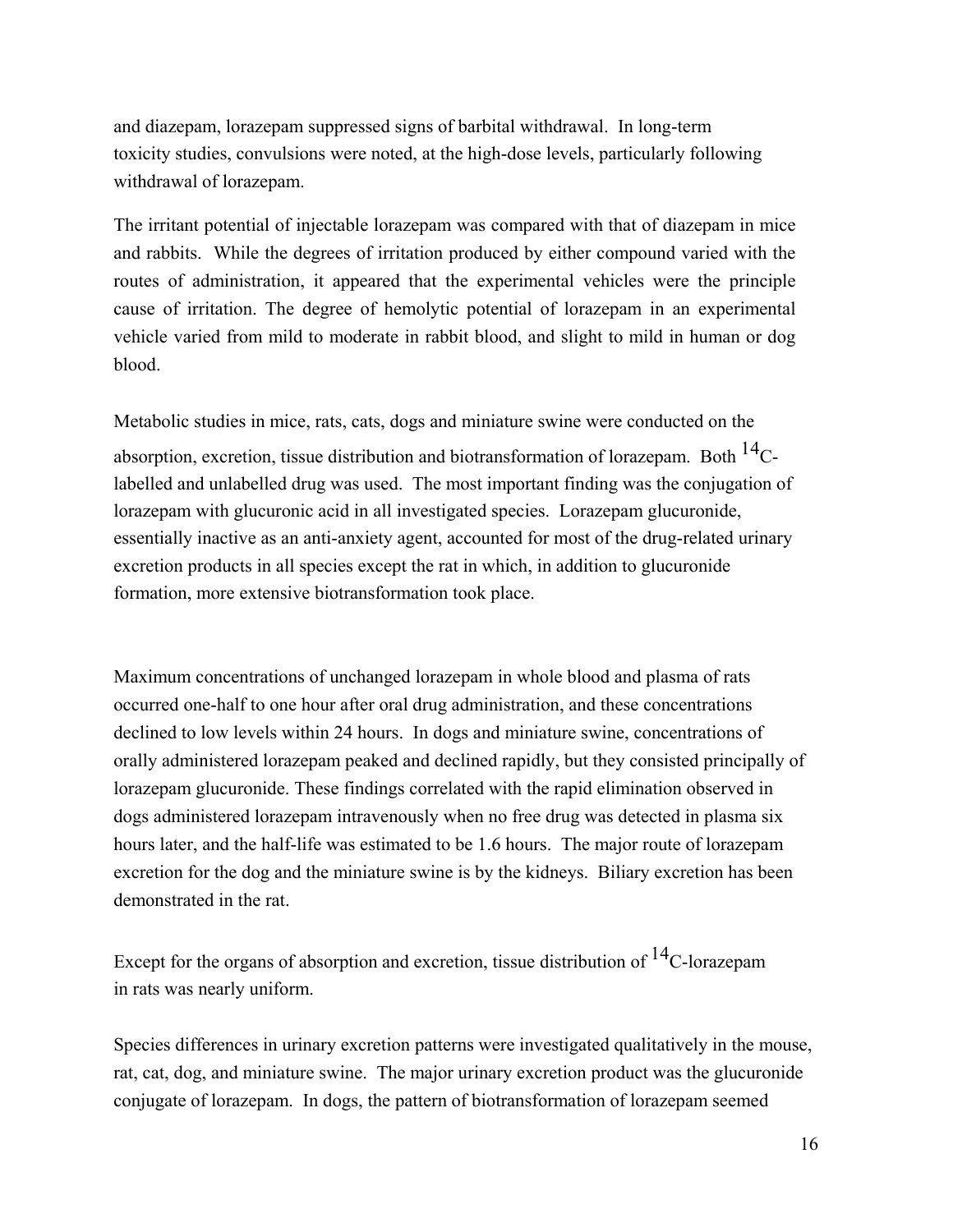independent of dose; in rats, it appeared dose-dependent and produced significant amounts of several metabolites rather than the predominance of glucuronide found in other species, including the human. No sex differences were noted in the urinary excretion patterns of the several species tested. Peak urinary excretion was noted at 2-6 hours and total recovery in urine and feces over 48 hours was as high as 100% in some species.

### **TOXICOLOGY**

Acute Toxicity: Oral. LD50s ranged from 1850-5010 mg/kg in mice to 5000 mg/kg in rats and

2000 mg/kg in dogs. The intraperitoneal LD50s were 700 mg/kg in rats and mice. In newborn rats and mice, intragastric LD50 values were 200 and 250 mg/kg respectively.

Signs exhibited during acute toxicity testing included moderate to marked sedation, shortness of breath, paralysis of hind legs, loss of righting reflex and convulsions. Acute respiratory depression was noted as the mode of death.

Injectable. The acute toxicity of lorazepam in adult mice and rats were determined to be:

| <b>SPECIES</b> | <b>ROUTE</b> | LD50 |
|----------------|--------------|------|
| Mouse          | 1.m.         | 70   |
|                | i.p.         | 46   |
|                | i.v.         | 24   |
| Rat            | i.m.         | 59   |
|                | 1.p.         | 48   |

In beagle dogs, the approximate LD50 for intravenous lorazepam was 50 mg/kg (equivalent to 10 mL/kg). The highest intramuscular dose of lorazepam that, because of its volume, could be given to dogs was 25 mg/kg (equivalent to 5 mL/kg). The toxicity of injectable lorazepam in all three species seemed due almost entirely to the vehicle employed.

Long-Term Toxicity: Oral. Lorazepam was administered in the diet to rats in a number of studies extending for periods of 4 to 82 weeks at doses ranging from 14.5 to 400 mg/kg/day. In the long-term studies, decreased food consumption and body weight gain were observed at the higher dose levels, while at lower dose levels weight gain tended to be increased relative to controls. Transient, dose-related sedation and ataxia also occurred, and convulsions were noted, particularly following drug withdrawal. The only gross pathological finding was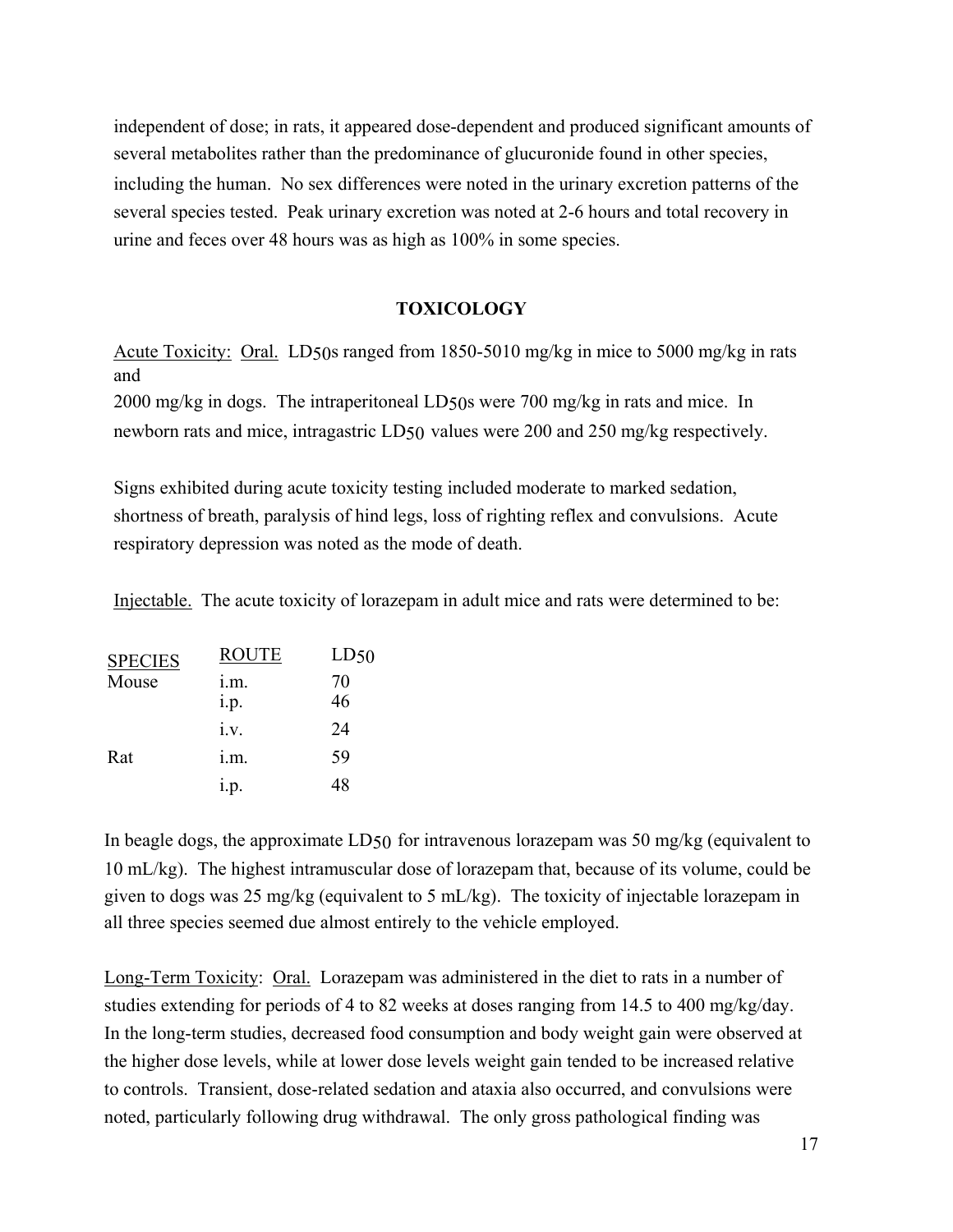esophageal dilatation, which was observed in a number of animals at different dose levels. This condition also occurred with diazepam, and the significance of this finding is at present unknown.

Increased liver, kidney, thyroid, adrenal and testicular weights, as well as centrilobular hypertrophy of the liver, cloudy swelling and loss of glycogen were observed in drug-treated animals. At the highest dose levels, changes in the nuclei of the hypertrophied liver cells also occurred. In one study, the colloid follicles of the thyroid were lined with tall cells and were reported to be increased in a dose-related manner. Effects on blood chemistry included increases in serum protein and cholesterase levels and a decrease in serum alkaline phosphatase. These changes were observed mostly at the higher dose levels and were more marked in females.

Three oral studies were conducted in dogs, ranging from 6 to 52 weeks in duration at doses of up to 480 mg/kg/day. A high incidence of emesis occurred in the early stages of the studies. Most drug treated dogs exhibited the following signs: sedation, ataxia, tremors, restlessness, excitement, apprehension, salivation, panting, vocalization, muscle weakness and depression; of these only sedation persisted. Polydipsia was also observed. There were some increases in spleen, liver and testicular weight, and, at the highest dose, serum alkaline phosphatase and hematocrit values were elevated. Increased platelet and cholesterol values were also noted in the long-term study.

Injectable. In two studies in adult rats, lorazepam was administered either intravenously for ten days or intramuscularly for 33 to 37 days. Food consumption and body weight gain were little affected.

Most animals were sedated to some extent, and even ataxic at the high doses. Statistically significant differences to hematologic values between treated and control animals of both studies were within normal limits. With the possible exception of decreases in serum glucose in the second study, allserum chemical differences were small and considered biologically unimportant. Ophthalmoscope examinations made in both studies revealed no ocular abnormalities.

Some organ weights of lorazepam-treated animals differed significantly from those of control animals, but there was no consistent pattern to the variations.

Histopathologic examinations at the end of both studies revealed marked tissue reactions at the injection sites of rats treated with either lorazepam or vehicle alone. The only other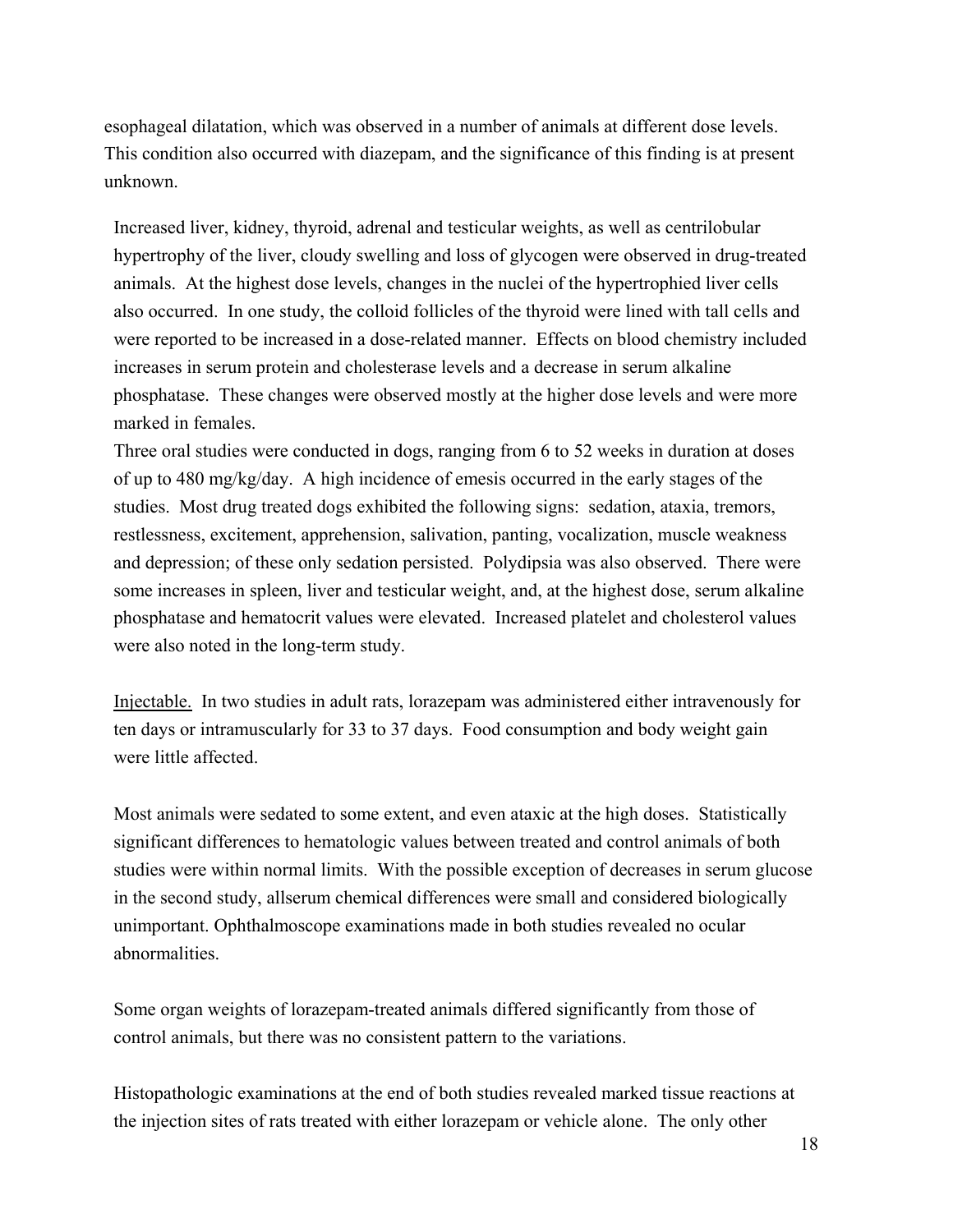pathological change thought to be related to treatment was an unusual degree of extramedullary splenic hematopoiesis, a condition confined chiefly to high-dose animals of Study 2. There were no accompanying changes in bone marrow or lymphoid tissues.

Purebred beagle dogs received daily intramuscular injections of 2.5, 5.0 or 10.0 mg/kg of lorazepam for 33-34 days. Their behaviour was only mildly and occasionally affected; appetite and mean body weight changes were similar in treated and untreated dogs. The drugtreated animals drank more water. There were episodes of emesis, and occasionally some stools were loose. Injection site sores developed on drug-treated and vehicle control dogs. Electrocardiograms taken near the study's conclusion showed slight increases in heart rate of vehicle control and lorazepam-treated animals. Alterations in several hematologic parameters in lorazepam-treated and vehicle control dogs were attributed to loss of blood and inflammatory reactions at injection sites. Statistical analysis of group mean blood chemical values showed several significant differences in mid and high-dose lorazepam dogs and those given the vehicle only. With the possible exception of elevated cholesterol, SGPT, and SGOT values, these differences were small and believed to be of no biological importance. The elevated SGOT levels were attributed to injection site inflammation. While some changes were suggestive of liver involvement, no histological alterations to that organ were discovered. Marked inflammatory injection site reactions were found on all dogs treated with lorazepam or its vehicle. Splenic hematopoiesis occurred in varying degrees among drug-treated and vehicle control animals. Hypercellularity of the bone marrow was discovered in four lorazepam-treated dogs and two vehicle control animals. It is likely this resulted from injection site stress and blood loss.

Reproductive Studies: Oral. A number of reproductive studies, covering various stages of the reproductive cycle, were carried out in rats, rabbits and mice. Lorazepam was administered orally in doses of up to 50 mg/kg/day. The observed effects in drug-treated groups of all three species included decreased maternal weight gain, increased resorptions, increased incidence of complete litter loss, decreased litter size, increased number of stillborn, increased neonatal mortality and decreased fetal body weight. Major and minor malformations, including cleft palate, hindlimb malrotation, extra 13th ribs, gastroschisis and major skull deficiency, were noted in rabbit and mouse experiments; some of these were qualitatively similar and/or dose related, and possibly drug induced.

Injectable. Lorazepam, intravenously administered, was studied in rats and rabbits for its possible impact on reproduction and fetal development. Injectable lorazepam was associated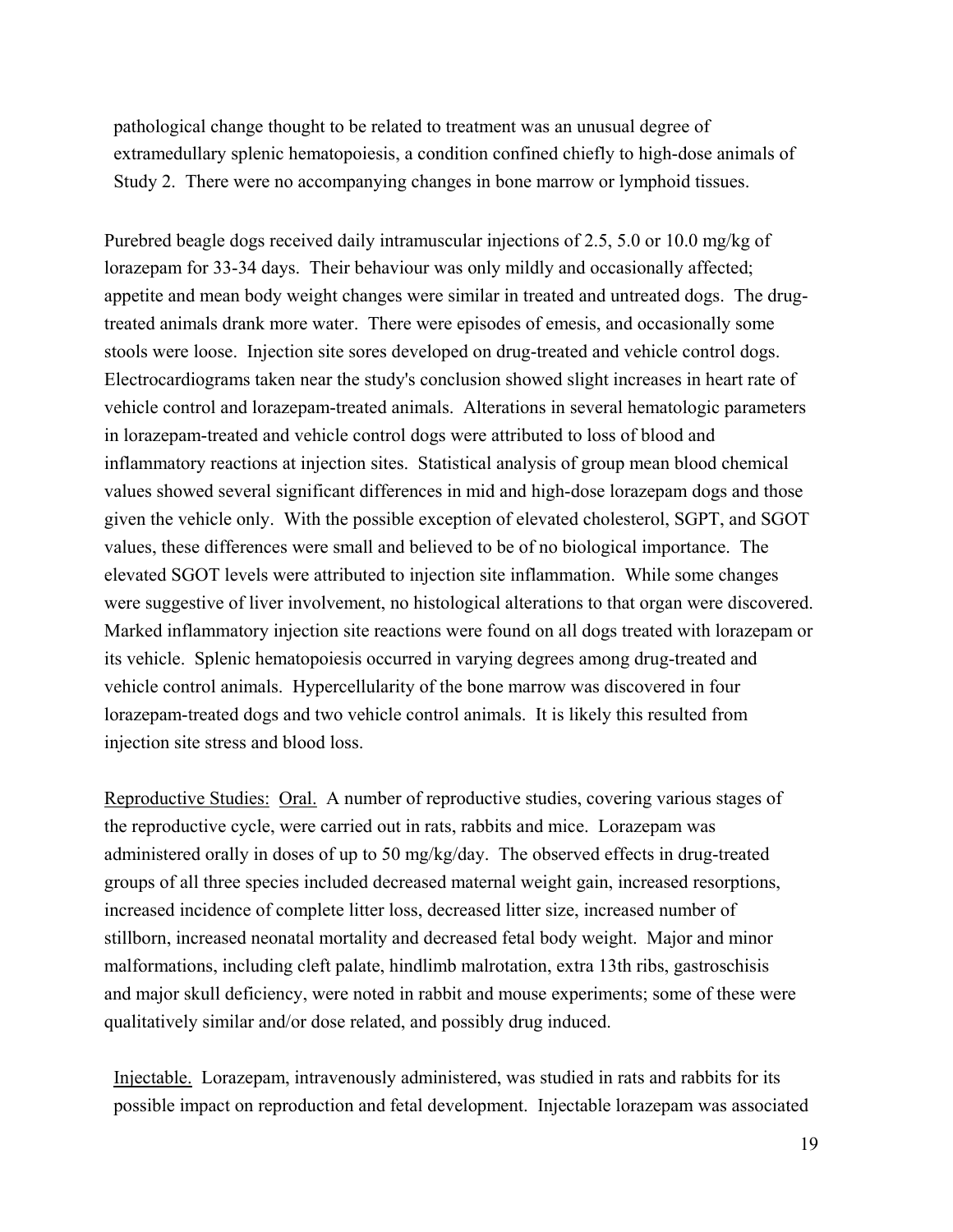to some extent with the number of resorptions, litter sizes and weights in both species, but these effects were neither consistent nor dose related.

In rats and rabbits, injectable lorazepam was not teratogenic.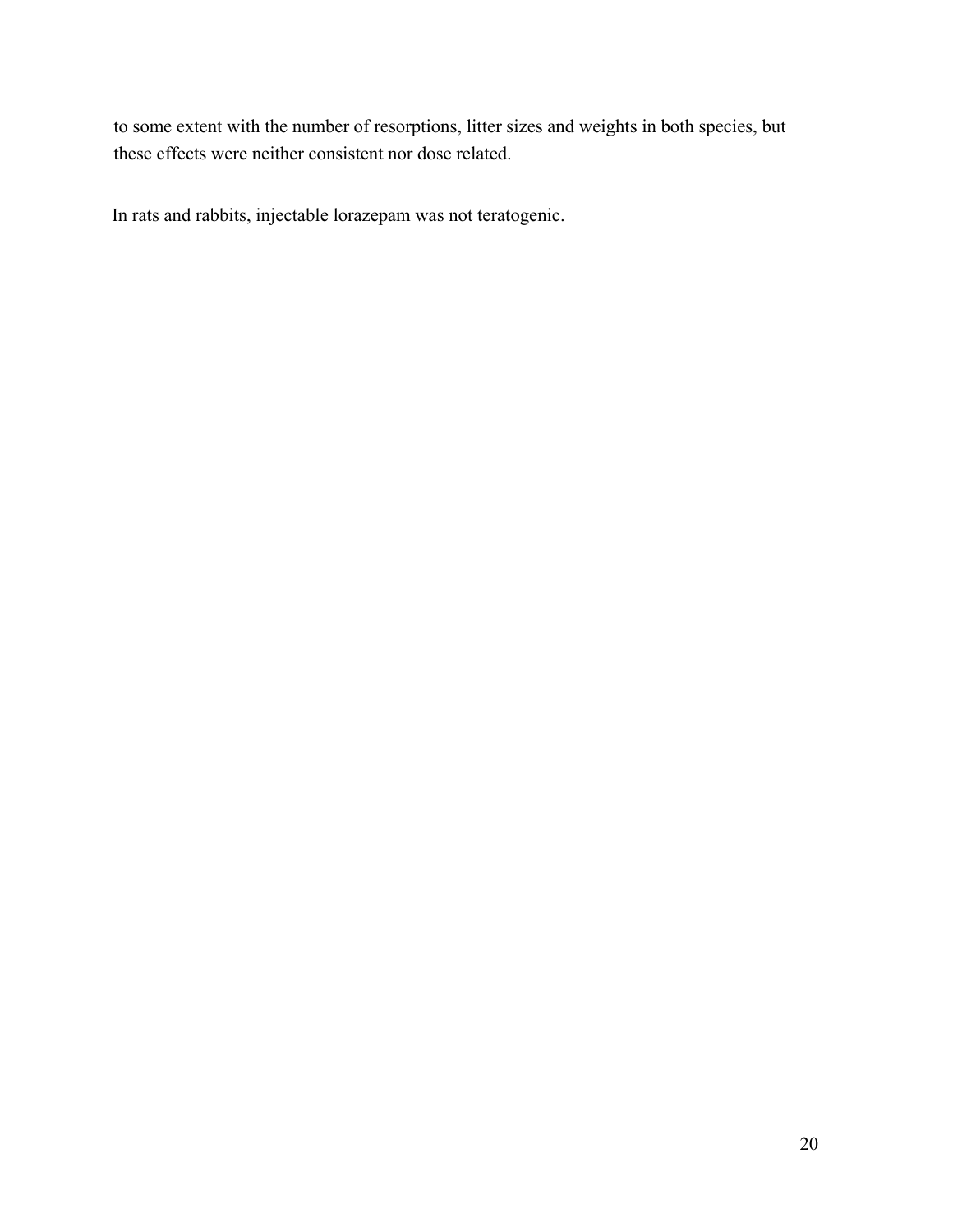### **REFERENCES**

- 1. Alps BJ, Harry TVA, Southgate PJ. The pharmacology of lorazepam, a broadspectrum tranquillizer. Curr. Med. Res. Opin. 1975; 1:239-261.
- 2. Ban TA. ECEDEU Reports. Psychopharmacol. Bull., 1973; 9:69-71.
- 3. Brunaud M, Rocand J. Une nouvelle benzodiazepine, le lorazepam mise au point pharmacologique. Agressologie. 1972; 13:363-375.
- 4. Caille G, Lacasse Y, Vezina M, Porter R, Shaar S, Darke A. A novel route for benzodiazepine administration: a sublingual formulation of lorazepam. In: Manzo, L., et al., eds. Advances in neurotoxicology. Pergamon Press, 1980.
- 5. Calixto N, De Costa Maia JA. Influence of lorazepam on ocular pressure in patients with glaucoma. Curr. Ther. Res. 1975; 17:156-160.
- 6. Coates H. Lorazepam and diazepam in severe neurotic illness. Curr. Med. Res. Opin. 1972; 1:74-77.
- 7. De Buck R. Clinical experience with lorazepam in the treatment of neurotic patients. Curr. Med. Res. Opin. 1973; 1:291-295.
- 8. Denaut M, Yernault JC, De Coster A. Double blind comparison of the respiratory effects of parenteral lorazepam and diazepam in patients with chronic obstructive lung disease. Curr. Med. Res. Opin. 1975; 2:611-615.
- 9. Dundee JW, George KA. Relative amnesic actions of diazepam, flunitrazepam and lorazepam in man. Br. J. Clin. Pharmacol. 1977; 4:45-50.
- 10. Dundee JW, Johnston HML, Gray RC. Lorazepam as a sedative-amnesic in an intensive care unit. Curr. Med. Res. Opin. 1976; 4:290-295.
- 11. Eaves D, Jain VK, Swinson RP. A double blind controlled trial of lorazepam and diazepam in the treatment of anxiety. Curr Med Res and Opinion 1973; 1:265- 268.
- 12. Elliot HW. Metabolism of lorazepam. Br. J. Anaesth. 1976; 48:1017-1023.
- 13. Gale G, Galloon S. Lorazepam as a premedication. Can. Anaesth. Soc. J. 1976; 23:22- 28.
- 14. Galloon S, Gale GD, Lancee WJ. Comparison of lorazepam and diazepam as Premedicants. Br. J. Anaesth. 1977; 49:1256-1269.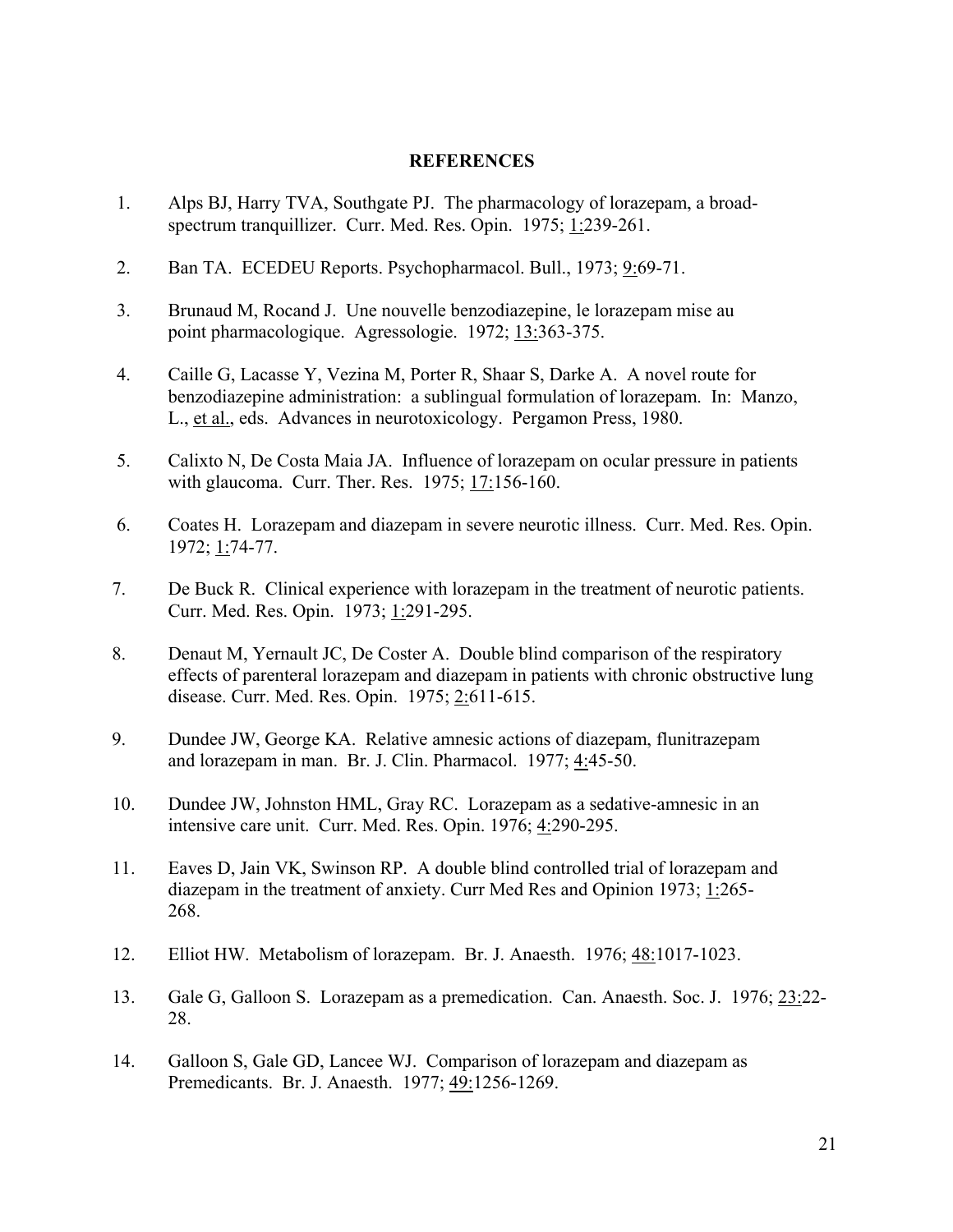- 15. Gasser CJ, Kaufman RD, Bellville WJ. Respiratory effects of lorazepam, pentobarbital and pentazocine. Clin. Pharmacol. Ther. 1975; 18:170-174.
- 16. Gluckman MI. Pharmacology of 7-chloro-5-(o-chlorophenyl)-1,3-dihydro-3-hydroxy-2H-1,4-benzodiazepin-2-one (lorazepam; WY-4036). Arzneimittelforsch. 1971; 21:1049-1055.
- 17. Goldberg HL, Finnerty RJ, Cole JO. A study of anti-anxiety effects of WY-4036. Compr. Psychiatry. 1974; 15:95-200.
- 18. Greenblatt DJ, et al.: Clinical pharmacokinetics of lorazepam. Clin. Pharmacol. Ther. 1976; 20:329-339.
- 19. Haider I. Evaluation of a new tranquillizer WY-4036 in the treatment of anxiety. Br. J. Psychiatry. 1971; 119:597-598.
- 20. Haider I. A comparative trial of lorazepam and diazepam. Brit. J. Psychiatry. 1971; 119:599-600.
- 21. Hedges A, Turner P, Harry TVA. Preliminary studies on central effects of lorazepam a new benzodiazepine. J. Clin. Pharmacol. 1971; 2:423-427.
- 22. Heisterkamp DV, Cohen PJ. The effect of intravenous premedication with lorazepam (Ativan), pentobarbitone or diazepam on recall. Br. J. Anaesth. 1975; 47:79-81.
- 23. Knapp RB, Fierro L. Evaluation of the cardiopulmonary safety and effects of lorazepam as a premedicant. Anesth. Analg. 1974; 53:122-124.
- 24. Knowles JA, Comer WH, Ruelius HW. Disposition of 7-chloro-5-(o- chlorophenyl)- 1,3- dihydro-3-hydroxy-2H-1,4-benzodiazepin-2-one (lorazepam) in humans. Arzneimittelforsch. 1971; 21:1055-1059.
- 25. Nanivadekar AS, Wig NN, Khorana AB, Master RS, Kulkarni SS. A multicenter investigation of lorazepam in anxiety neurosis. Curr. Ther. Res. 1973; 15:432- 439.
- 26. Owen G, Hatfield GK, Pollock JJ, Steinberg AJ, Tucker WE, Agersborg HPK (Jr). Toxicity studies of lorazepam, a new benzodiazepine, in animals. Arzneimittelforsch. 1971; 21:1065-1073.
- 27. Rickels K, Case WG, Csanalosi I, Pereira-Ogan JA, Parish L, Bell PJ. Lorazepam in anxiety: a controlled study. J. Int. Med. Res. 1974; 2:20-25.
- 28. Saxena BM, Singh AN, Nelson HL, Mahutte G: Clinical experience with oral and parenteral lorazepam. Curr. Ther. Res. 1979; 25:1- 15.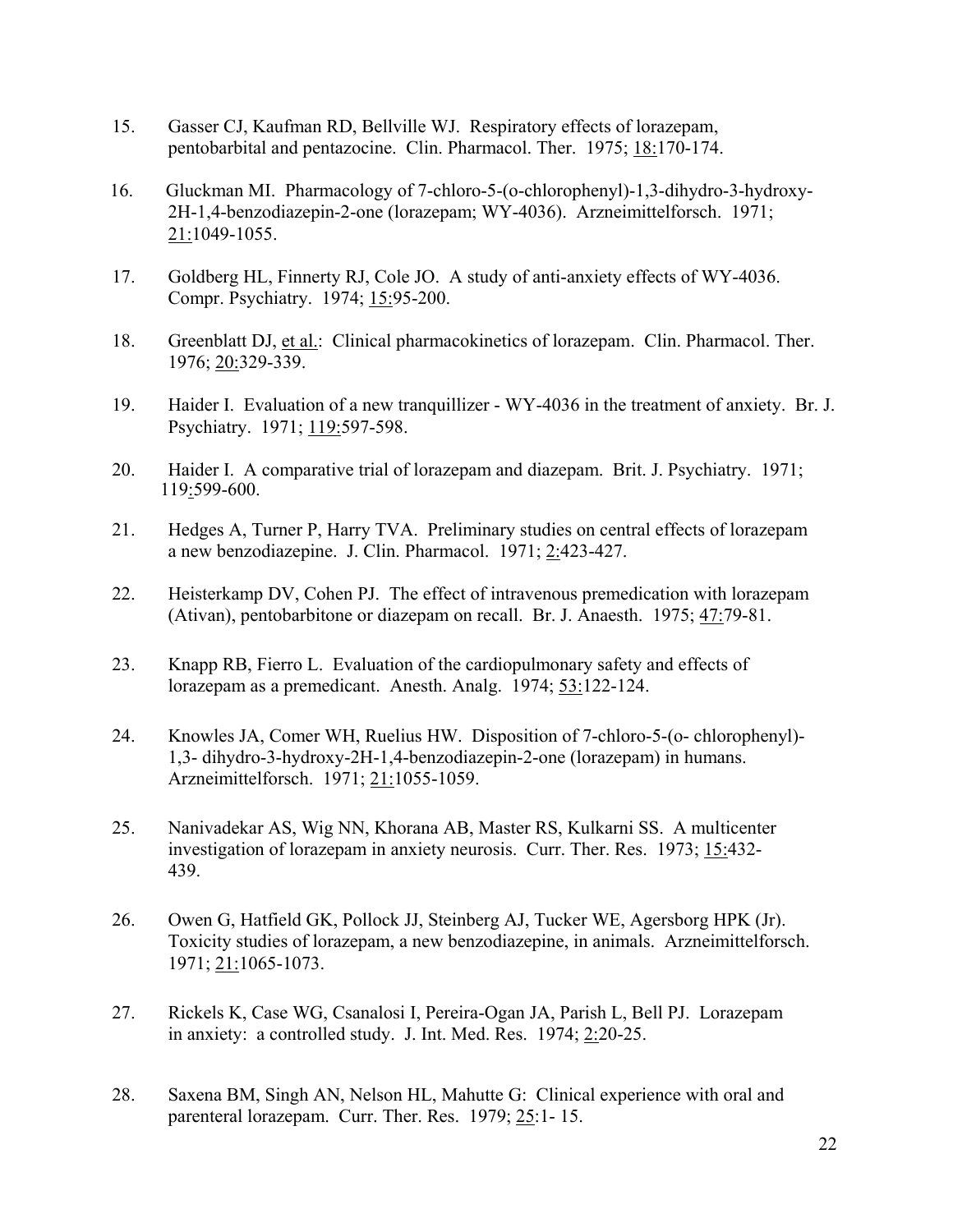- 29. Schillings RT, Shader SR, Ruelius HW. Urinary Metabolites of 7-chloro-5- (ochlorophenyl)-1,3-dihydro-3-hydroxy-2H-1,4-benzodiazepin-2-one (lorazepam) in humans and four animal species. Arzneimittelforsch. 1971; 21:1059-1065.
- 30. Singh AN, Saxena B. A Comparison of lorazepam, diazepam and placebo in the treatment of anxiety states. Curr. Ther. Res. 1974; 16:149-162.
- 31. Stein L, Berger BD. Psychopharmacology of 7-chloro-5-(o-chlorophenyl)-1, 3-dihydro-3 hydroxy-2H- 1,4-benzodiazepin-2-one (lorazepam) in squirrel, monkey and rat. Arzneimittelforsch. 1971; 21:1072-1078.
- 32. Ativan Product Monograph dated October 18, 2012, Control #156652.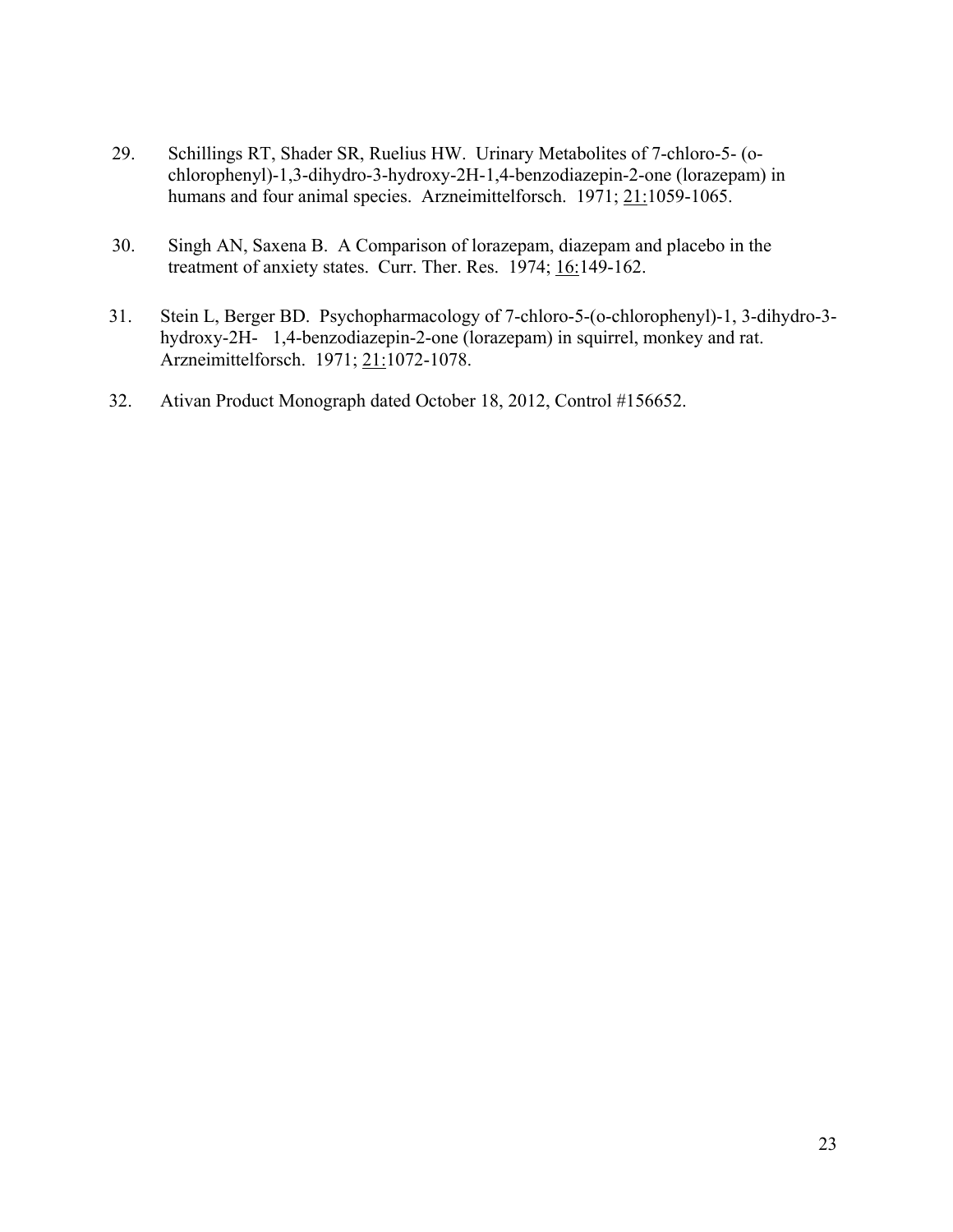#### **PART III: CONSUMER INFORMATION**

### **LORAZEPAM Oral Tablets**

**This leaflet is part III of a three-part "Product Monograph" published for LORAZEPAM and is designed specifically for Consumers.**

**Please read this information before you start to take your medicine. Keep this leaflet until you have finished all your tablets, as you may need to read it again. If you are helping someone else to take LORAZEPAM, read this leaflet before you give the first tablet.**

**This leaflet is a summary and will not tell you everything about LORAZEPAM. Contact your doctor or pharmacist if you have any questions about the drug.**

### **ABOUT THIS MEDICATION**

#### **What the medication is used for:**

**LORAZEPAM** is useful for the short-term relief of manifestations of severe anxiety in people with anxiety neurosis**.**

**LORAZEPAM** is not recommended for mild to moderate anxiety and tension associated with the stresses of everyday life.

#### **What it does:**

**LORAZEPAM** is a benzodiazepine with sedative properties which help in the treatment of anxiety.

#### **When it should not be used:**

- If you are allergic to the group of medicines known as benzodiazepines (examples: diazepam, clonazepam, chlordiazepoxide, bromazepam, or flurazepam)
- If you are allergic to any of the ingredients it contains (see '**What the nonmedicinal ingredients are**')
- If you have myasthenia gravis, a chronic disease characterized by weakness of the skeletal muscles.

• If you have acute narrow angle glaucoma (a disease of the eye which causes progressive vision loss).

#### **What the medicinal ingredient is:**

Lorazepam.

#### **What the nonmedicinal ingredients are:**

**LORAZEPAM** oral tablets: Each 0.5 mg, 1 mg, 2 mg **LORAZEPAM** oral tablet contains: Colloidal Silicon Dioxide, Magnesium Stearate, Microcrystalline Cellulose, Sodium Lauryl Sulfate and Starch.

#### **What dosage forms it comes in:**

0.5, 1 and 2mg Oral Tablets.

### **WARNINGS AND PRECAUTIONS**

- **Severe anaphylactic/anaphylactoid allergic reactions have been reported with the use of benzodiazepines. Cases of angioedema (swelling inside the mouth and throat) involving the tongue, glottis or larynx have been reported in patients after taking the first or subsequent doses of benzodiazepines. Some patients taking benzodiazepines have had additional symptoms such as dyspnea (difficult respiration), throat closing, or nausea and vomiting. Some patients have required medical therapy in the emergency department. If angioedema involves the tongue, glottis or larynx, airway obstruction may occur and be fatal. Patients who develop angioedema after treatment with a benzodiazepine should not re-start the drug.**
- **LORAZEPAM** may affect your ability to be alert. Driving, operating machinery and other hazardous activities should therefore be avoided altogether or at least during the first few days of treatment. This effect of **LORAZEPAM** may be made worse if you take alcoholic drinks. If your doctor has increased your dose or if you have changed the timings of when you take your medication this may also modify your reactions.
- You must not consume alcohol or other drugs that affect the central nervous system while taking **LORAZEPAM** (see **INTERACTIONS WITH THIS MEDICATION** below).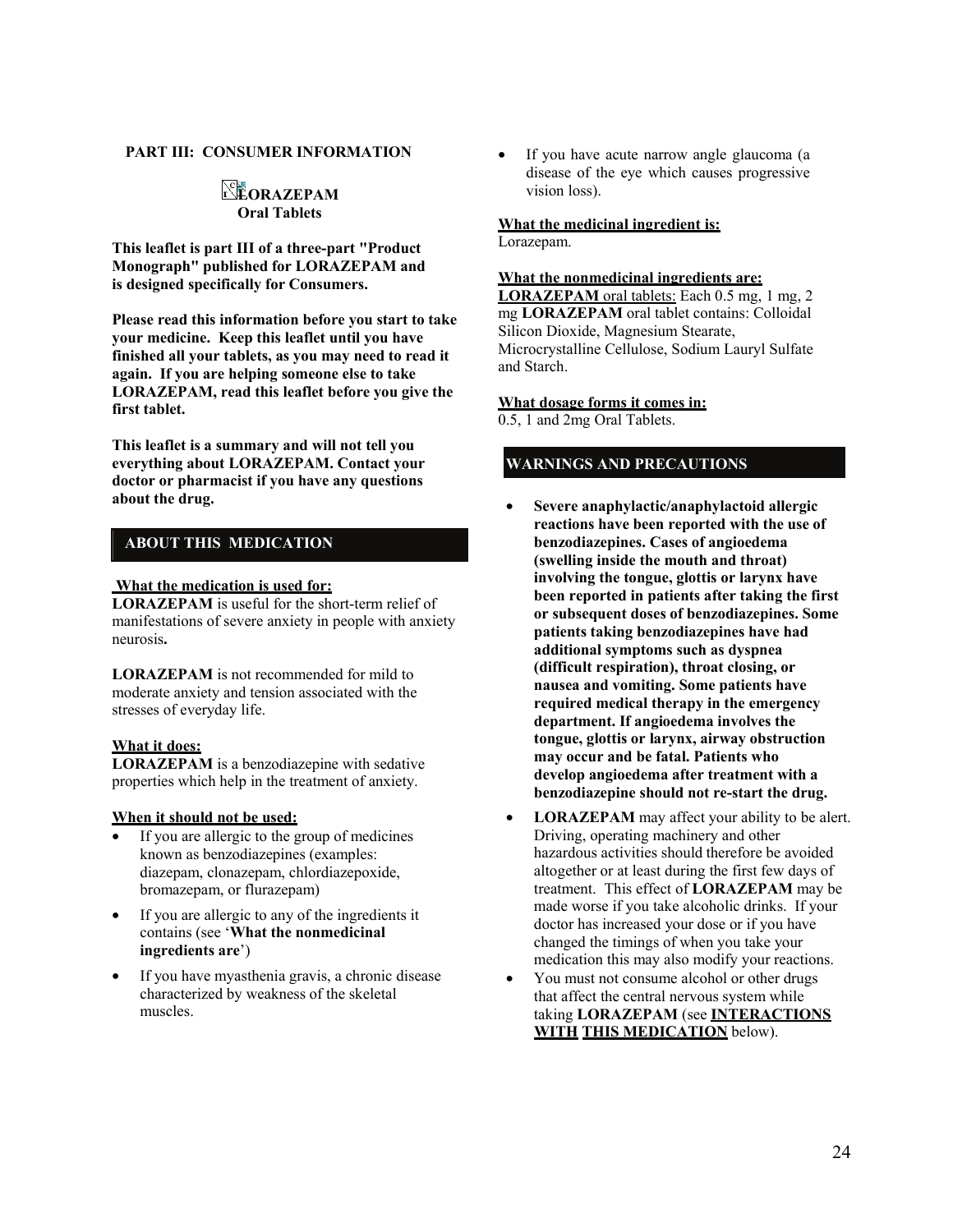- Benzodiazepines such as **LORAZEPAM**  have produced dependence (addiction) and withdrawal symptoms can occur when treatment is stopped suddenly. The risk of dependence (addiction) increases with higher doses and longer duration of treatment.
- Always contact your doctor before stopping or reducing your dosage of **LORAZEPAM**, as suddenly stopping treatment or a large decrease in dose can cause withdrawal symptoms (See Withdrawal-related side effects in the section **SIDE EFFECTS AND WHAT TO DO ABOUT THEM** below).
- An increased risk of falls and fractures has been reported in elderly people who take benzodiazepines such as **LORAZEPAM**.
- Memory loss may occur when **LORAZEPAM** is used at therapeutic doses.
- A variety of abnormal thinking and behaviour changes may occur when you use a benzodiazepine, including aggressiveness, extroversion, confusion, strange behaviour, restlessness, illusions, hallucinations, feeling like you are not yourself, worsening of insomnia or worsening of depression including suicidal thinking. It is rarely clear whether such symptoms are caused by the medication, by an illness that was present before the medication was used or are simply spontaneous happenings. If you develop any unusual or disturbing thoughts or behavior while using **LORAZEPAM**, discuss the matter immediately with your doctor.
- **LORAZEPAM** is not recommended for use in depressive neurosis or in psychotic reactions.
- Certain benzodiazepines have been linked to birth defects when taken during the early months of pregnancy. In addition, benzodiazepines taken during the last weeks of pregnancy have been known to sedate the baby and may also cause withdrawal symptoms after birth. Do not take this medicine if you are pregnant, or might become pregnant, unless advised by your doctor. Contact your doctor if you think you may be pregnant, or are intending to become pregnant.

• **LORAZEPAM** passes into breast milk. Therefore, if you are breast feeding, this medicine should be avoided. Your doctor will discuss this with you.

#### **BEFORE you use talk to your doctor or pharmacist if:**

- You have lung disease or breathing problems (e.g. chronic obstructive pulmonary disease (COPD), sleep apnea syndrome)
- You have a history of depression, suicide attempts or psychosis
- You regularly drink alcohol or use recreational drugs or have a history of dependence /addiction to alcohol or drugs.
- You have liver disease
- You have kidney disease
- You are pregnant or plan on becoming pregnant
	- You are breastfeeding

#### **INTERACTIONS WITH THIS MEDICATION**

Tell your doctor if you are taking any other medicines, including medicines you can buy without a prescription and herbal products.

#### **Drugs that may interact with LORAZEPAM include:**

- barbiturates
- antipsychotics
- sedative/hypnotics (sleeping pills)
- anxiolytics
- antidepressants
- antipsychotics (including Haloperidol, Clozapine)
- narcotic analgesics (pain relievers)
- sedative antihistamines (allergy medications)
- anticonvulsants (including Valproate)
- anesthetics
- Probenecid (to reduce uric acid levels)
- Theophylline or aminophylline (respiratory treatments)
- alcohol

**Do not take LORAZEPAM if you drink alcohol.** Do not use **LORAZEPAM** along with other

medications without first discussing this with your doctor.

### **PROPER USE OF THIS MEDICATION**

Always take the tablets exactly as your doctor tells you to. Your doctor will prescribe a suitable dose for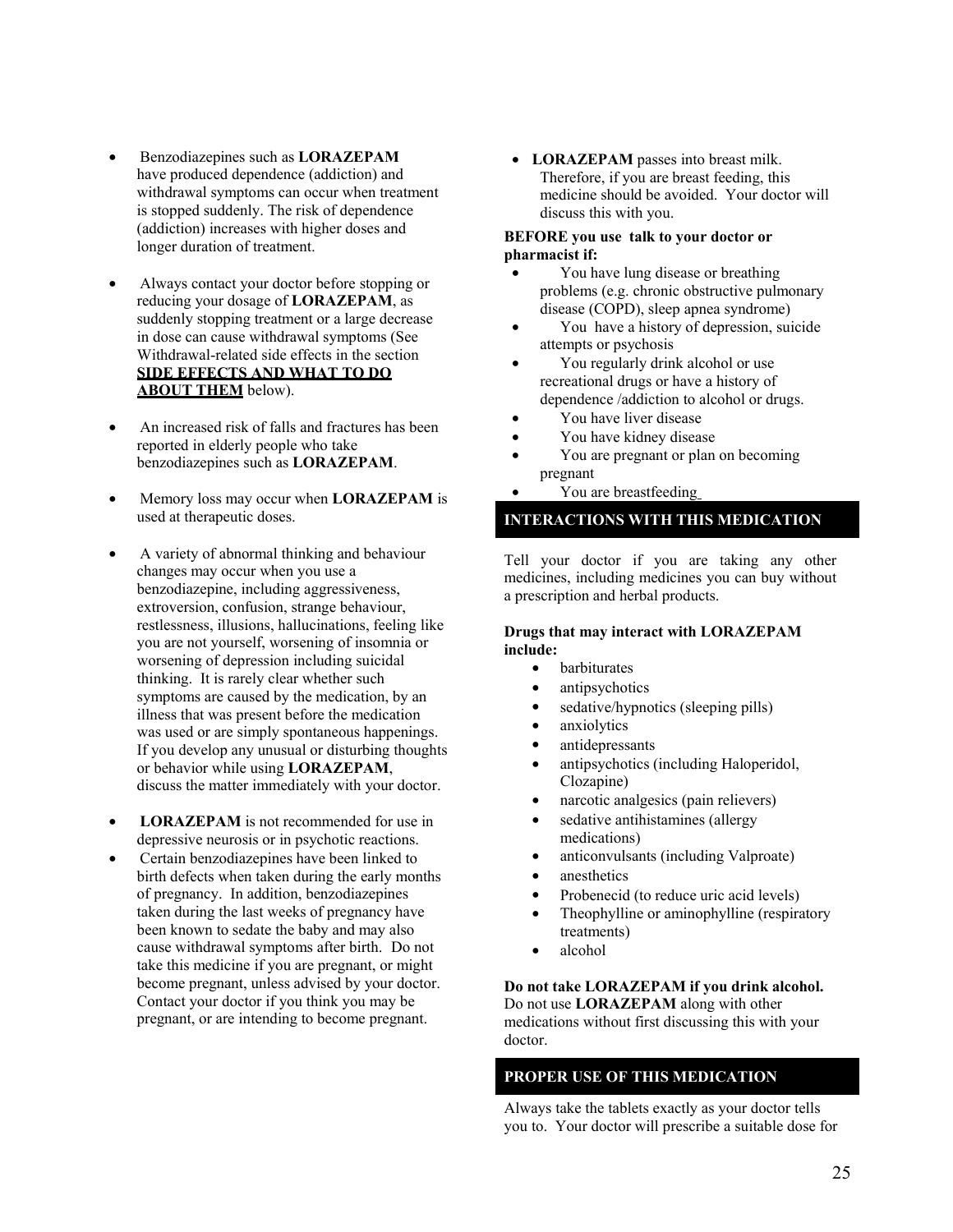you. The dose your doctor prescribes will depend on your illness and how you respond to the medicine. The table below shows the different doses that your doctor may prescribe according to your illness.

|                     | <b>Usual Daily Dose</b>  |
|---------------------|--------------------------|
| Generalized anxiety | $0.5-2$ mg, two to three |
| disorders           | times per day.           |
|                     | Maximum 6 mg/day.        |

The total daily dose should be taken as advised by your doctor.

Do not change the prescribed dose yourself. If you think the effect of your medicine is too weak or too strong, talk to your doctor.

Do not take **LORAZEPAM** if it is not prescribed for you.

Your doctor will advise you when to stop taking the medicine. Your doctor will slowly decrease the dosage as sudden discontinuation of treatment can cause the appearance of withdrawal symptoms.

Because elderly patients can be more sensitive to the effects of **LORAZEPAM**, lower doses may be prescribed.

**LORAZEPAM** is not for use in children under 18 years of age.

#### **Overdose:**

Contact your doctor, regional Poison Control Centre or pharmacist immediately if you suspect you have taken an overdose or someone else accidentally takes your **LORAZEPAM**. If you are unable to contact them, go to a hospital emergency department for medical help, even though you may not feel sick. Show the doctor your bottle of tablets.

In case of drug overdose, contact a health care practitioner, hospital emergency department or regional Poison Control Centre immediately, even if there are no symptoms.

#### **SIDE EFFECTS AND WHAT TO DO ABOUT THEM**

The adverse reaction most frequently reported for lorazepam was drowsiness. Dizziness, weakness and unsteadiness were also common.

Release of hostility and other paradoxical effects such as irritability and excitability, are known to occur with the use of benzodiazepines. Please tell your doctor right away if you feel these effects when taking **LORAZEPAM**. Paradoxical reactions may be more likely to occur in children or the elderly. In addition, hypotension (low blood pressure), mental confusion, slurred speech, over sedation and abnormal laboratory test results indicating changes in the liver, kidney and blood cells have been reported with these drugs.

If you develop symptoms of myasthenia gravis or the symptoms of your existing myasthenia gravis worsen, tell your doctor right away. These symptoms could include muscle weakness that gets worse with activity and gets better with rest, drooping eyelid, blurred or double vision, difficulty chewing and swallowing, or trouble breathing.

Withdrawal-related side effects:

With sudden discontinuation of treatment with **LORAZEPAM** symptoms of withdrawal may occur, including: headache, muscle pain, convulsions, extreme anxiety, tension, restlessness, confusion and irritability. In severe cases of withdrawal, symptoms may include numbness and tingling of the extremities, hallucinations, increased sensitivity to light, noise and physical contact and seizures.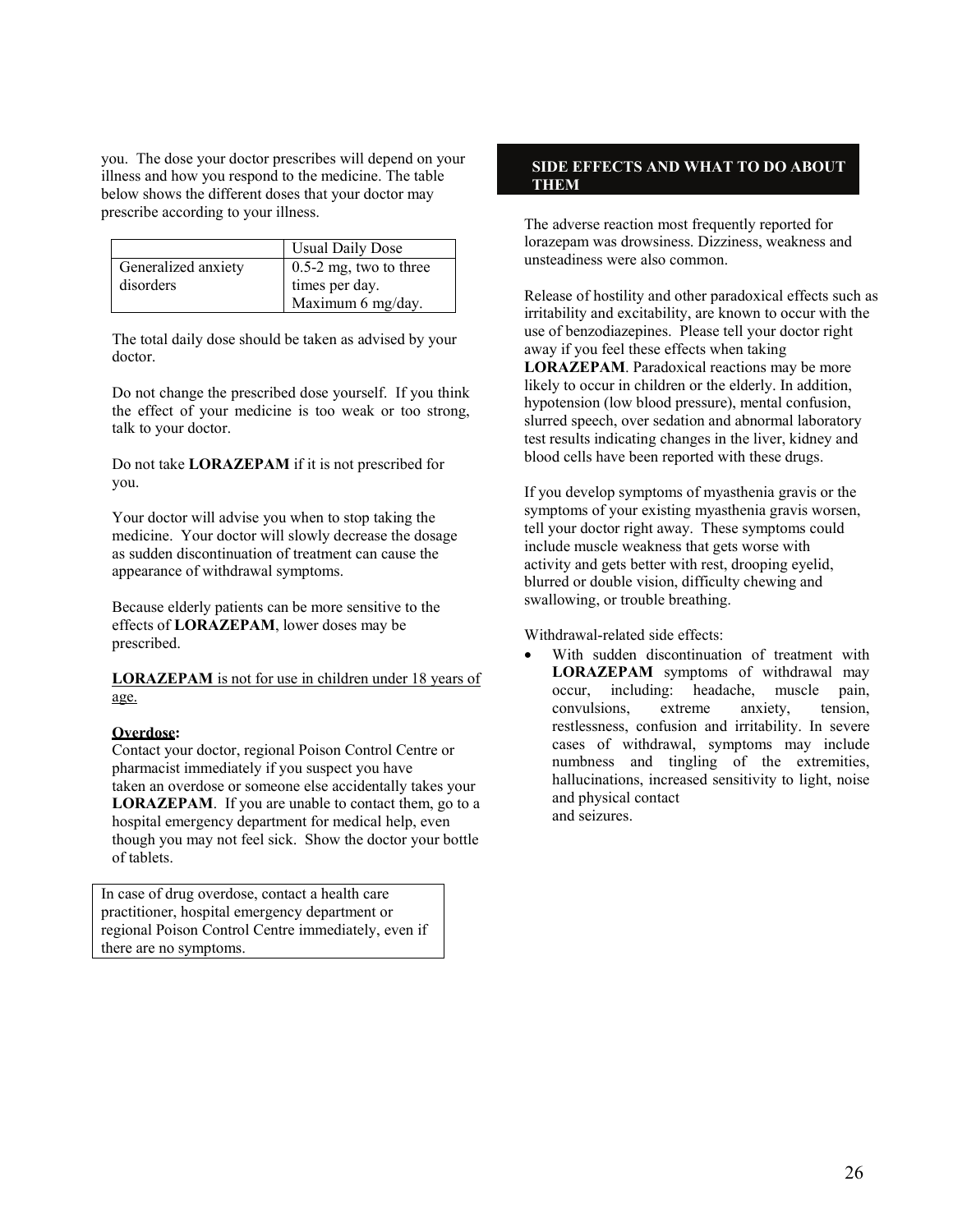| <b>SERIOUS SIDE EFFECTS, HOW OFTEN THEY</b><br>HAPPEN AND WHAT TO DO ABOUT THEM |                          |        |                    |                |
|---------------------------------------------------------------------------------|--------------------------|--------|--------------------|----------------|
| Symptom/                                                                        | Talk with your doctor of |        | <b>Stop taking</b> |                |
| effect                                                                          | pharmacist right away    |        | drug and seek      |                |
|                                                                                 |                          |        | immediate          |                |
|                                                                                 | Only if severe           | In all |                    |                |
|                                                                                 |                          | cases  |                    | emergency help |
| Uncommon                                                                        | Unusual                  |        |                    |                |
|                                                                                 | behavioural              |        |                    |                |
|                                                                                 |                          |        |                    |                |
|                                                                                 | problems                 |        |                    |                |
|                                                                                 | (aggression,             |        |                    |                |
|                                                                                 | rage), sudden            |        |                    |                |
|                                                                                 | anxiety or               |        |                    |                |
|                                                                                 | excitation:              |        |                    |                |
|                                                                                 | restlessness,            |        |                    |                |
|                                                                                 | agitation,               |        |                    |                |
|                                                                                 | irritability;            |        |                    |                |
|                                                                                 | hallucinations           |        |                    |                |
|                                                                                 | (see or hear             |        |                    |                |
|                                                                                 | things that              |        |                    |                |
|                                                                                 | are not there)           |        |                    |                |
|                                                                                 | or delusions;            |        |                    |                |
|                                                                                 | severe sleep             |        |                    |                |
|                                                                                 | disturbances.            |        |                    |                |
|                                                                                 | nightmares,              |        |                    |                |
|                                                                                 | inappropriate            |        |                    |                |
|                                                                                 | behavior                 |        |                    |                |
|                                                                                 | Anaphylactic             |        |                    |                |
|                                                                                 | /anaphylactoi            |        |                    |                |
|                                                                                 | d reactions,             |        |                    |                |
|                                                                                 | severe                   |        |                    |                |
|                                                                                 | allergic                 |        |                    |                |
|                                                                                 | reactions (red           |        |                    |                |
|                                                                                 | skin, hives,             |        |                    |                |
|                                                                                 | itching,                 |        |                    |                |
|                                                                                 | swelling of              |        |                    |                |
|                                                                                 | the lips, face,          |        |                    |                |
|                                                                                 | tongue,                  |        |                    |                |
|                                                                                 | throat.                  |        |                    |                |
|                                                                                 | trouble                  |        |                    |                |
|                                                                                 | breathing,               |        |                    |                |
|                                                                                 | wheezing,                |        |                    |                |
|                                                                                 | shortness of             |        |                    |                |
|                                                                                 | breath, skin             |        |                    |                |
|                                                                                 | rashes,                  |        |                    |                |
|                                                                                 | blisters of the          |        |                    |                |
|                                                                                 | skin, sores or           |        |                    |                |
|                                                                                 | pain in the              |        |                    |                |
|                                                                                 | mouth or                 |        |                    |                |
|                                                                                 | eves)                    |        |                    |                |
|                                                                                 |                          |        |                    |                |
| Uncommon                                                                        | Myasthenia               |        |                    |                |
|                                                                                 | gravis                   |        |                    |                |
|                                                                                 | (muscle                  |        |                    |                |
|                                                                                 | weakness,                |        |                    |                |
|                                                                                 | drooping                 |        |                    |                |
|                                                                                 | eyelid, vision           |        |                    |                |
|                                                                                 | changes,                 |        |                    |                |
|                                                                                 | difficulty               |        |                    |                |
|                                                                                 | chewing and              |        |                    |                |
|                                                                                 | swallowing,              |        |                    |                |
|                                                                                 | trouble                  |        |                    |                |
|                                                                                 | breathing)               |        |                    |                |

#### **SERIOUS SIDE EFFECTS, HOW OFTEN THEY HAPPEN AND WHAT TO DO ABOUT THEM**

| effect<br>immediate<br>Only if severe<br>In all<br>emergency help<br>cases<br>Liver<br>Uncommon<br>disorder<br>(symptoms<br>include<br>abdominal<br>pain,<br>nausea,<br>vomiting,<br>yellowing of<br>skin and<br>eyes, dark<br>urine)<br>Depression.<br>Rare<br>Symptoms<br>may include:<br>difficulty<br>sleeping,<br>changes in<br>weight, | Symptom/ | Talk with your doctor of |  | <b>Stop taking</b> |  |
|----------------------------------------------------------------------------------------------------------------------------------------------------------------------------------------------------------------------------------------------------------------------------------------------------------------------------------------------|----------|--------------------------|--|--------------------|--|
|                                                                                                                                                                                                                                                                                                                                              |          | pharmacist right away    |  | drug and seek      |  |
|                                                                                                                                                                                                                                                                                                                                              |          |                          |  |                    |  |
|                                                                                                                                                                                                                                                                                                                                              |          |                          |  |                    |  |
|                                                                                                                                                                                                                                                                                                                                              |          |                          |  |                    |  |
|                                                                                                                                                                                                                                                                                                                                              |          |                          |  |                    |  |
|                                                                                                                                                                                                                                                                                                                                              |          |                          |  |                    |  |
|                                                                                                                                                                                                                                                                                                                                              |          |                          |  |                    |  |
|                                                                                                                                                                                                                                                                                                                                              |          |                          |  |                    |  |
|                                                                                                                                                                                                                                                                                                                                              |          |                          |  |                    |  |
|                                                                                                                                                                                                                                                                                                                                              |          |                          |  |                    |  |
|                                                                                                                                                                                                                                                                                                                                              |          |                          |  |                    |  |
|                                                                                                                                                                                                                                                                                                                                              |          |                          |  |                    |  |
|                                                                                                                                                                                                                                                                                                                                              |          |                          |  |                    |  |
|                                                                                                                                                                                                                                                                                                                                              |          |                          |  |                    |  |
|                                                                                                                                                                                                                                                                                                                                              |          |                          |  |                    |  |
|                                                                                                                                                                                                                                                                                                                                              |          |                          |  |                    |  |
|                                                                                                                                                                                                                                                                                                                                              |          |                          |  |                    |  |
|                                                                                                                                                                                                                                                                                                                                              |          |                          |  |                    |  |
|                                                                                                                                                                                                                                                                                                                                              |          |                          |  |                    |  |
|                                                                                                                                                                                                                                                                                                                                              |          |                          |  |                    |  |
|                                                                                                                                                                                                                                                                                                                                              |          |                          |  |                    |  |
|                                                                                                                                                                                                                                                                                                                                              |          |                          |  |                    |  |
|                                                                                                                                                                                                                                                                                                                                              |          |                          |  |                    |  |
|                                                                                                                                                                                                                                                                                                                                              |          | feelings of              |  |                    |  |
| worthlessness,                                                                                                                                                                                                                                                                                                                               |          |                          |  |                    |  |
| guilt, regret,                                                                                                                                                                                                                                                                                                                               |          |                          |  |                    |  |
| helplessness                                                                                                                                                                                                                                                                                                                                 |          |                          |  |                    |  |
| or                                                                                                                                                                                                                                                                                                                                           |          |                          |  |                    |  |
| hopelessness,                                                                                                                                                                                                                                                                                                                                |          |                          |  |                    |  |
| withdrawal                                                                                                                                                                                                                                                                                                                                   |          |                          |  |                    |  |
| from social                                                                                                                                                                                                                                                                                                                                  |          |                          |  |                    |  |
| situations,                                                                                                                                                                                                                                                                                                                                  |          |                          |  |                    |  |
| family                                                                                                                                                                                                                                                                                                                                       |          |                          |  |                    |  |
| gatherings                                                                                                                                                                                                                                                                                                                                   |          |                          |  |                    |  |
| and activities                                                                                                                                                                                                                                                                                                                               |          |                          |  |                    |  |
| with friends,                                                                                                                                                                                                                                                                                                                                |          |                          |  |                    |  |
| reduced                                                                                                                                                                                                                                                                                                                                      |          |                          |  |                    |  |
| libido (sex                                                                                                                                                                                                                                                                                                                                  |          |                          |  |                    |  |
| drive), and                                                                                                                                                                                                                                                                                                                                  |          |                          |  |                    |  |
| thoughts of                                                                                                                                                                                                                                                                                                                                  |          |                          |  |                    |  |
| death or                                                                                                                                                                                                                                                                                                                                     |          |                          |  |                    |  |
| suicide.                                                                                                                                                                                                                                                                                                                                     |          |                          |  |                    |  |